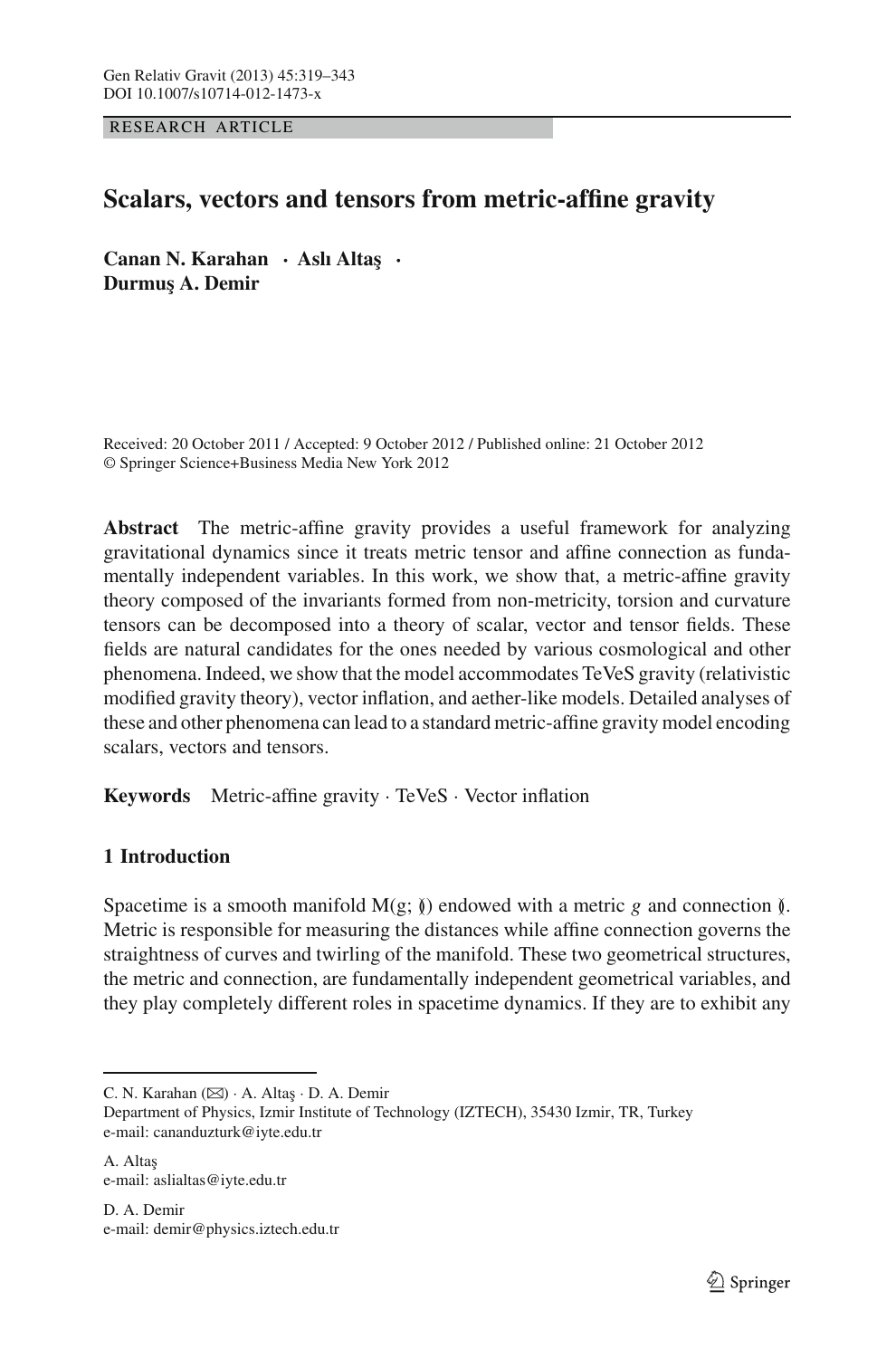relationship it derives from dynamical equations a posteriori. This fact gives rise to an alternative approach to Einstein's standard theory of general relativity: metric-affine gravity.

The standard theory of general relativity is a purely metric theory of gravity since connection is completely determined by the metric and its partial derivatives, a priori. This determination is encoded in the Levi–Civita connection,

$$
\Gamma^{\lambda}_{\alpha\beta} = \frac{1}{2} g^{\lambda\rho} \left( \partial_{\alpha} g_{\beta\rho} + \partial_{\beta} g_{\rho\alpha} - \partial_{\rho} g_{\alpha\beta} \right)
$$
 (1)

<span id="page-1-0"></span>which defines a metric-compatible covariant derivative [\[1\]](#page-22-0).

The metric-affine theory of gravity (similar to the Palatini formalism [\[2,](#page-22-1)[3\]](#page-22-2) in philosophy), which treats an metric tensor and connection as independent variables [\[1](#page-22-0)[,4](#page-23-0)[,5](#page-23-1)], encodes a more general approach to gravitation by breaking up the a priori relation [\(1\)](#page-1-0). This breaking inherently reveals the new dynamic structures torsion, nonmetricity in addition to curvature.

In this work we shall study metric-affine gravity in regard to decomposing the affine connection into independent vectors, tensors and scalars. We shall, in particular, be able to derive certain interactions using solely the *geometrical*sector with no reference to the matter sector that contains the known forces and species. Our starting point will be the fundamental independence of connection and metric, and the field content of the connection in the most general case.

The outline of the paper is as follows. In Sect. [2](#page-1-1) below we first construct the most general 'connection' involving physically 'distinct and independent' structures, and then form a general action containing vector and tensor fields. In Sect. [3](#page-12-0) we give specific applications of the derived action to vector inflation and TeVeS theory. Here we also discuss the relation of the model to the ones in the literature. In Sect. [4](#page-17-0) we conclude.

#### <span id="page-1-1"></span>**2 Tensor–Vector theories from non-Riemannian geometry**

An affine connection, whose components to be symbolized by  $\check{y}^{\lambda}_{\alpha\beta}$ , governs parallel transport of tensor fields along a given curve in spacetime, and parallel transport around a closed curve, after one complete cycle, results in a finite mismatch if the spacetime is curved. Curving is uniquely determined by the Riemann curvature tensor

$$
\mathbb{R}^{\mu}_{\alpha\nu\beta}(\mathbf{I}) = \partial_{\nu}\mathbf{I}^{\mu}_{\beta\alpha} - \partial_{\beta}\mathbf{I}^{\mu}_{\nu\alpha} + \mathbf{I}^{\mu}_{\nu\lambda}\mathbf{I}^{\lambda}_{\beta\alpha} - \mathbf{I}^{\mu}_{\beta\lambda}\mathbf{I}^{\lambda}_{\nu\alpha}
$$
(2)

<span id="page-1-2"></span>which is a tensor field made up solely of the non-tensorial objects  $\check{y}^\lambda_{\alpha\beta}$  and their partial derivatives. Notably, higher rank tensors involving  $(n + 1)$  partial derivatives of  $\hat{\phi}^{\lambda}_{\alpha\beta}$ are given by *n*th covariant derivatives of  $\mathbb{R}^\mu_{\alpha\nu\beta}$ , and hence,  $\mathbb{R}^\mu_{\alpha\nu\beta}$  acts as the seed tensor field for a complete determination of the spacetime curvature.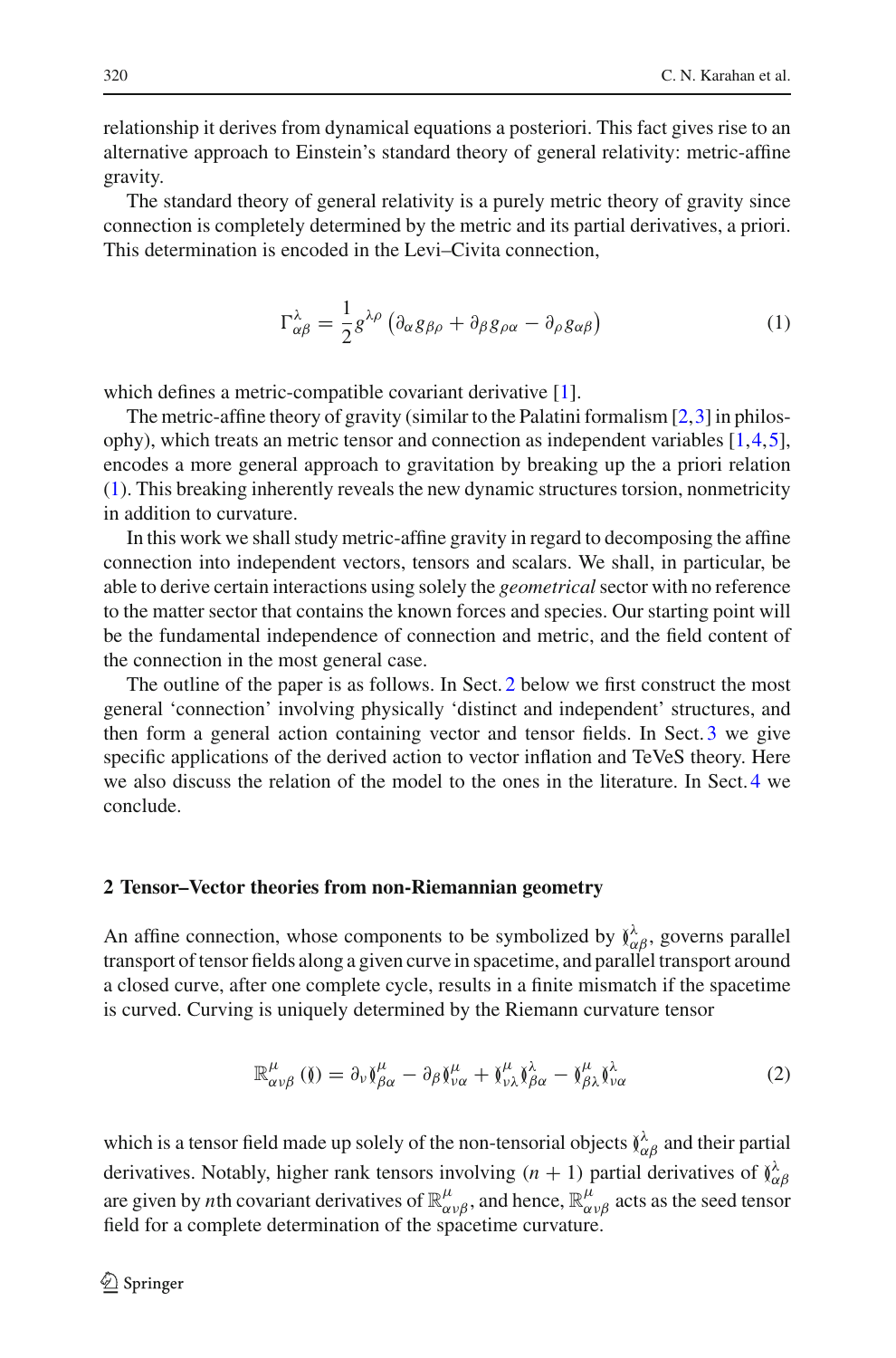Affine connection determines not only the curving but also the twirling of the spacetime. This effect is encoded in the torsion tensor

$$
\mathbb{S}_{\alpha\beta}^{\lambda}\left(\mathbf{0}\right) = \mathbf{0}_{\alpha\beta}^{\lambda} - \mathbf{0}_{\beta\alpha}^{\lambda}\tag{3}
$$

which participates in structuring of the spacetime together with curvature tensor. Torsion vanishes in geometries with symmetric connection coefficients,  $\hat{\rho}^{\lambda}_{\alpha\beta} = \hat{\rho}^{\lambda}_{\beta\alpha}$ .

The spacetime gets further structured by the notions of distance and angle if it is endowed with a metric tensor  $g_{\alpha\beta}$  comprising clocks and rulers needed to make measurements. The connection coefficients and metric tensor are fundamentally independent quantities. They exhibit no a priori known relationship, and if they are to have any it must derive from some additional constraints. This property is best expressed by the non-metricity tensor

$$
\mathbb{Q}_{\lambda}^{\alpha\beta} \left( g, \mathbf{0} \right) = \nabla_{\lambda}^{\mathbf{N}} g^{\alpha\beta} \tag{4}
$$

which is non-vanishing for a general connection  $\hat{N}$ <sub> $\alpha\beta$ </sub>. This rank (2,1) tensor would identically vanish if the connection were compatible with the metric. Indeed, in GR, for instance, the constraint to relate  $\phi^{\lambda}_{\alpha\beta}$  to  $g_{\alpha\beta}$  is realized by imposing  $\phi^{\lambda}_{\alpha\beta} = \Gamma^{\lambda}_{\alpha\beta}$  from the scratch, where  $\Gamma^{\lambda}_{\alpha\beta}$  is the Levi–Civita connection [\(1\)](#page-1-0) which respect to which metric stays covariantly constant,  $\nabla_{\lambda}^{\Gamma} g_{\alpha\beta} = 0$ , and hence, non-metricity vanishes identically. Furthermore, for this particular connection, the torsion also vanishes identically since  $\Gamma^{\lambda}_{\alpha\beta} = \Gamma^{\lambda}_{\beta\alpha}$  by definition.

The curving and twirling of the spacetime are governed by the connection  $\check{R}^{\lambda}_{\alpha\beta}$ . The metric tensor has nothing to do with them, and the Riemann curvature tensor  $(2)$ contracts, with no involvement of the metric tensor, in three different ways to generate the associated Ricci tensors of  $(\lambda^{\lambda}_{\alpha\beta})$ :

1.  $\mathbb{R}_{\alpha\beta}(\mathbf{0}) \equiv \mathbb{R}^{\mu}_{\alpha\mu\beta}(\mathbf{0}),$ 

2. 
$$
\widehat{\mathbb{R}}_{\alpha\beta}(\mathbf{0}) \equiv \mathbb{R}_{\alpha\beta\mu}^{\mu}(\mathbf{0}) = -\mathbb{R}_{\alpha\beta}(\mathbf{0}),
$$

3.  $\overline{\mathbb{R}}_{\alpha\beta}(\mathfrak{h}) \equiv \mathbb{R}^{\mu}_{\mu\alpha\beta}(\mathfrak{h}) = \partial_{\alpha}\mathfrak{h}^{\mu}_{\beta\mu} - \partial_{\beta}\mathfrak{h}^{\mu}_{\alpha\mu}.$ 

The reason for having more than one Ricci tensor is that the Riemann tensor [\(2\)](#page-1-2) possesses only a single symmetry  $\mathbb{R}^{\mu}_{\alpha\nu\beta}(\ell) = -\mathbb{R}^{\mu}_{\alpha\beta\nu}(\ell)$ . It is this symmetry property that gives the relation  $\widehat{\mathbb{R}}_{\alpha\beta}(\mathfrak{h}) = -\mathbb{R}_{\alpha\beta}(\mathfrak{h})$  between the first two Ricci tensors above. The third Ricci tensor  $\overline{\mathbb{R}}_{\alpha\beta}(\mathfrak{h})$  does not exist in the general relativity (GR) since symmetries of the Riemann tensor,  $\mathbb{R}_{\mu\alpha\nu\beta}(\Gamma) \equiv g_{\mu\mu'} \mathbb{R}^{\mu'}_{\alpha\nu\beta}(\Gamma) = -\mathbb{R}_{\mu\alpha\beta\nu}(\Gamma) = -\mathbb{R}_{\alpha\mu\nu\beta}(\Gamma) =$  $\mathbb{R}_{\nu\beta\mu\alpha}(\Gamma)$ , admits only one single independent Ricci tensor, the  $\mathbb{R}_{\alpha\beta}(\Gamma)$  defined above.

Unlike the Riemann and Ricci tensors, the curvature scalar is obtained only by contraction with the inverse metric. Therefore, one finds the curvature scalar

$$
\mathbb{R}\left(g,\mathfrak{h}\right) \equiv g^{\alpha\beta}\mathbb{R}_{\alpha\beta}\left(\mathfrak{h}\right) = -g^{\alpha\beta}\widehat{\mathbb{R}}_{\alpha\beta}\left(\mathfrak{h}\right) \equiv -\widehat{\mathbb{R}}\left(g,\mathfrak{h}\right) \tag{5}
$$

from the first two Ricci tensors listed above. Likewise, the third Ricci tensor contracts to

$$
\overline{\mathbb{R}}\left(g,\,\mathfrak{h}\right) = g^{\alpha\beta}\overline{\mathbb{R}}_{\alpha\beta}\left(\mathfrak{h}\right) = 0\tag{6}
$$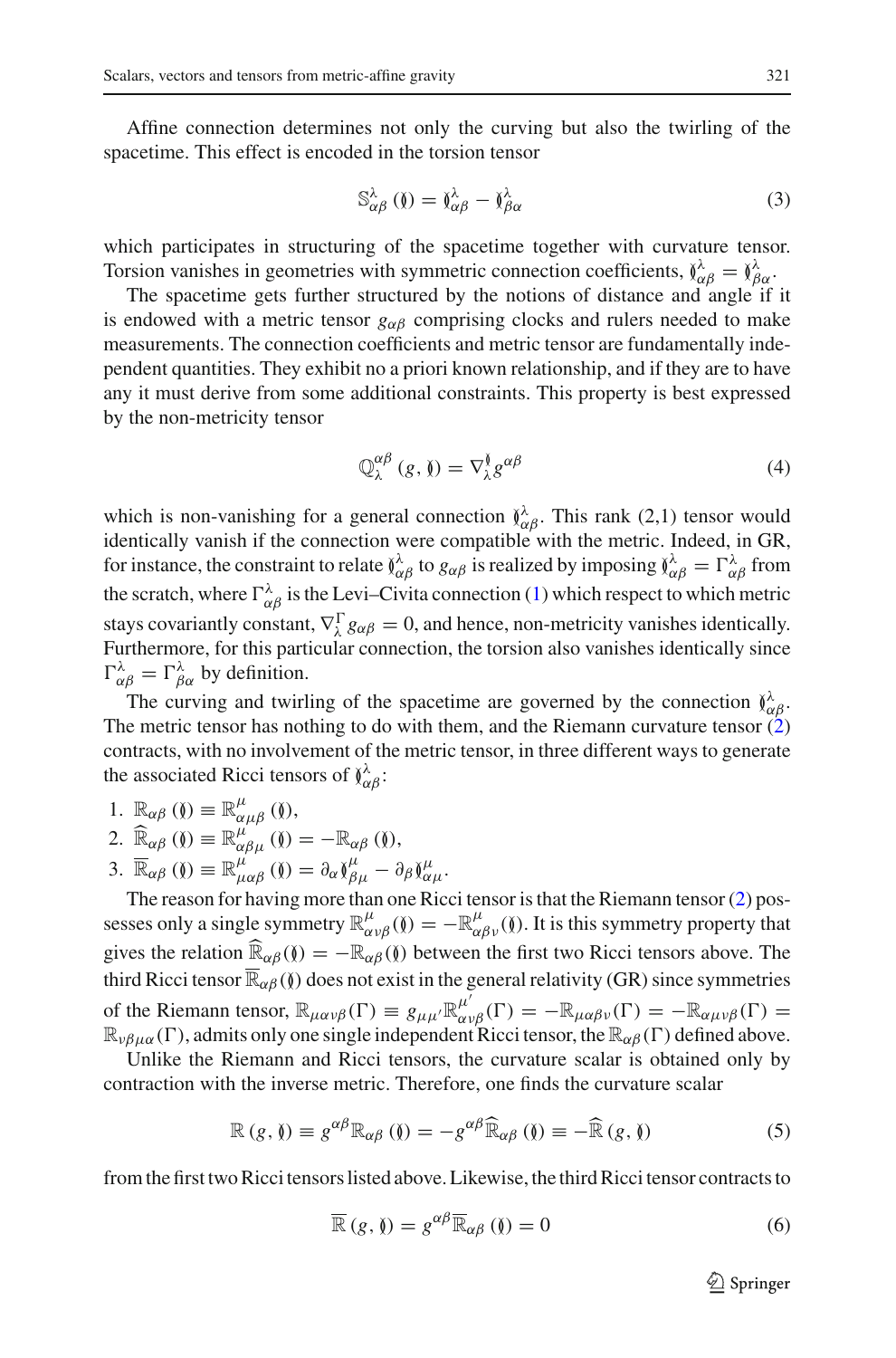as dictated by the anti-symmetric nature of  $\overline{\mathbb{R}}_{\alpha\beta}(\S)$ . As a result, the theory possesses two distinct Ricci tensors but a single Ricci scalar.

<span id="page-3-0"></span>The action density describing matter and gravity is formed by invariants generated by the tensor fields above plus the matter Lagrangian. A partial list includes

R, S-S, Q-Q, Q-S,  
\nR<sup>2</sup>, R-R, R, R, R,  
\nR-S-S, R-Q-Q, R-Q-S,  
\nR-S-S, R-Q-Q, R-Q-S,  
\nS-S-S-S, Q-Q-Q-Q,  
\nS-Q-Q-Q, S-S-Q-Q,  
\nS-S-S-Q, 
$$
\mathcal{L}_m(g, \lambda, \psi)
$$
 (7)

where  $\mathcal{L}_m(g, \mathcal{Y}, \psi)$  is the matter Lagrangian which explicitly involves the matter and radiation fields  $\psi$ , the metric  $\psi$  and the connection  $\chi$ . The first line of the list consists of mass dimension-2 invariants while the rest involve mass dimension-4 ones. Those structures having mass dimension-5 or higher are not shown. Also not shown are the invariants involving the covariant derivatives of the tensors. The bullet  $( \bullet )$  stands for contraction of the tensors in all possible ways by using the metric tensor, in case needed.

The scalars in [\(7\)](#page-3-0), most of which do not exist at all in the GR, contain novel degrees of freedom reflecting the non-Riemannian nature of the underlying geometry. These degrees of freedom can be explicated via the decomposition of the connection

$$
\delta_{\alpha\beta}^{\lambda} = \Gamma_{\alpha\beta}^{\lambda} + \Delta_{\alpha\beta}^{\lambda} \tag{8}
$$

<span id="page-3-1"></span>with respect to the Levi–Civita connection [\(1\)](#page-1-0), which is the most natural connection one would consider in the presence of the metric tensor. In this decomposition,  $\Delta_{\alpha\beta}^{\lambda}$ , being the difference between two connections, is a rank (1,2) tensor field, and it is the source of various non-Riemannian invariants listed in [\(7\)](#page-3-0). To this end, in response to [\(8\)](#page-3-1), the Ricci curvature tensor  $\mathbb{R}_{\alpha\beta}(\mathfrak{h})$  splits as

$$
\mathbb{R}_{\alpha\beta}(\mathbf{I}) = R_{\alpha\beta}(\Gamma) + \mathcal{R}_{\alpha\beta}(\Delta)
$$
\n(9)

<span id="page-3-2"></span>where  $R_{\alpha\beta}(\Gamma) \equiv \mathbb{R}_{\alpha\beta}(\Gamma)$  is the Ricci curvature tensor of the Levi–Civita connection, and

$$
\mathcal{R}_{\alpha\beta} = \nabla_{\mu}\Delta^{\mu}_{\beta\alpha} - \nabla_{\beta}\Delta^{\mu}_{\mu\alpha} + \Delta^{\mu}_{\mu\nu}\Delta^{\nu}_{\beta\alpha} - \Delta^{\mu}_{\beta\nu}\Delta^{\nu}_{\mu\alpha} \tag{10}
$$

where  $\nabla_{\alpha} \equiv \nabla_{\alpha}^{\Gamma}$  is the covariant derivative of the Levi–Civita connection  $\Gamma^{\lambda}_{\alpha\beta}$ . This tensor is a rank (0,2) tensor field generated by the tensorial connection  $\Delta_{\alpha\beta}^{\lambda}$  alone. It is actually not a true curvature tensor as it is generated by none of the covariant derivatives  $\nabla^{\check{y}}$  or  $\nabla^{\Gamma}$ . It is a 'quasi' curvature tensor.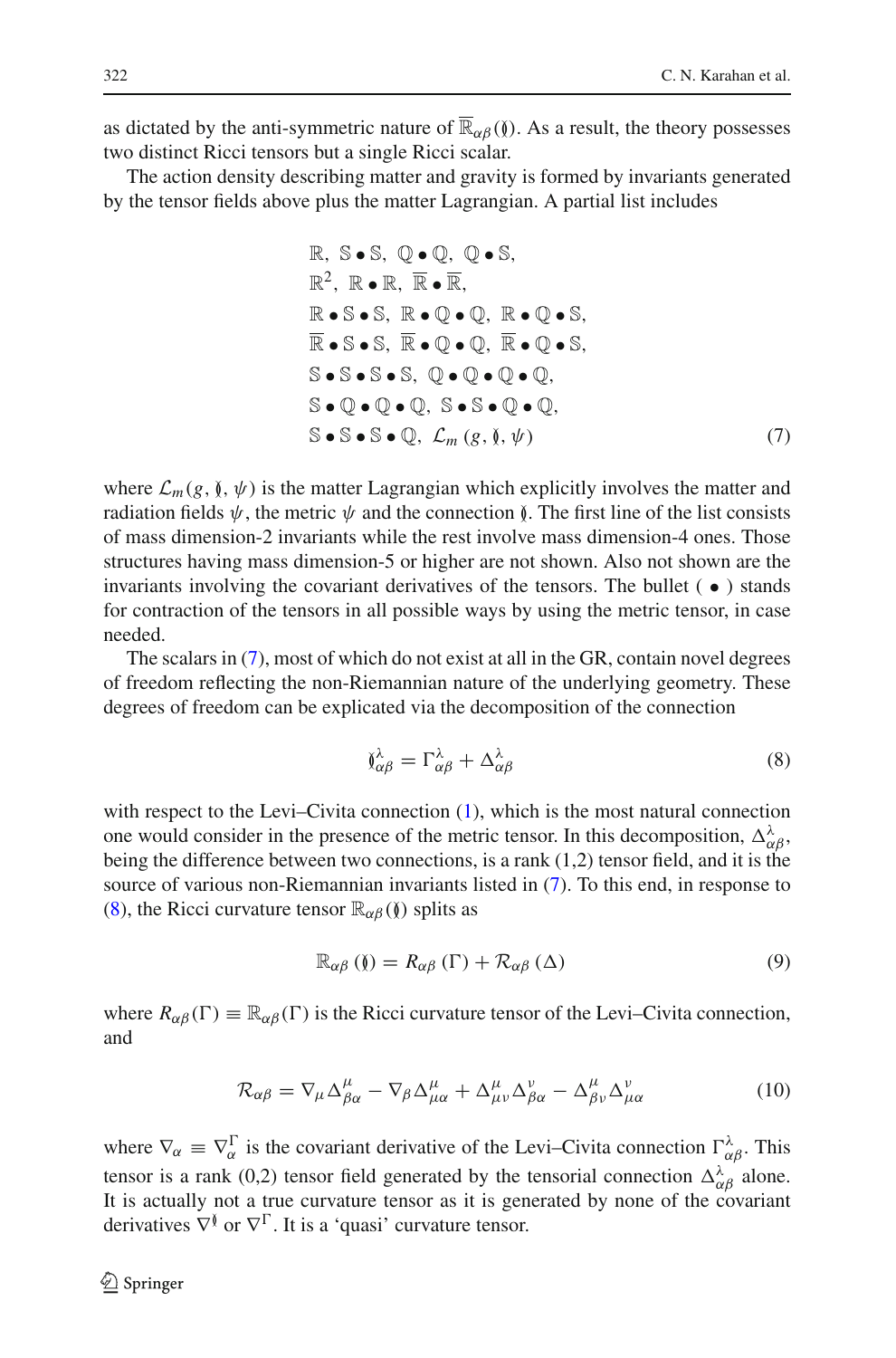<span id="page-4-0"></span>In response to [\(8\)](#page-3-1), the purely non-Riemannian Ricci tensor  $\overline{\mathbb{R}}_{\alpha\beta}(\mathfrak{h})$  takes the form

$$
\overline{\mathbb{R}}_{\alpha\beta} \left( \emptyset \right) = \partial_{\alpha} \mathbb{V}_{\beta} - \partial_{\beta} \mathbb{V}_{\alpha} = \nabla_{\alpha}^{\Gamma} \mathbb{V}_{\beta} - \nabla_{\beta}^{\Gamma} \mathbb{V}_{\alpha} \tag{11}
$$

wherein the second equality, which ensures that  $\mathbb{R}_{\alpha\beta}(\mathfrak{h})$  is a rank (0,2) anti-symmetric tensor field, follows from the symmetric nature of the Levi–Civita connection,  $\Gamma^{\lambda}_{\alpha\beta} =$  $\Gamma_{\beta\alpha}^{\lambda}$ . It is obvious that  $\overline{\mathbb{R}}_{\alpha\beta}(\S)$ , in the form [\(11\)](#page-4-0), is nothing but the field strength tensor

<span id="page-4-1"></span>
$$
\overline{\mathbb{R}}_{\alpha\beta} \left( \underline{\mathbf{V}} \right) \equiv \mathbf{V}_{\alpha\beta}^{(-)} \equiv \partial_{\alpha} \mathbf{V}_{\beta} - \partial_{\beta} \mathbf{V}_{\alpha} \tag{12}
$$

<span id="page-4-4"></span>of the Abelian vector

$$
V_{\alpha} = \Delta^{\mu}_{\alpha\mu} \tag{13}
$$

which is of purely geometrical origin. Consequently, purely non-Riemannian curvature tensor  $\overline{\mathbb{R}}_{\alpha\beta}(\mathfrak{h})$  plays a strikingly different role compared to  $\mathbb{R}_{\alpha\beta}(\mathfrak{h})$  in that it directly extracts a vector field out of the underlying geometry.

As a result of  $(8)$ , the torsion and non-metricity tensors

$$
\mathbb{S}_{\alpha\beta}^{\lambda}\left(\mathbf{I}\right) = \Delta_{\alpha\beta}^{\lambda} - \Delta_{\beta\alpha}^{\lambda}\tag{14}
$$

$$
\mathbb{Q}_{\lambda}^{\alpha\beta} \left( g, \mathbf{0} \right) = \Delta_{\lambda\mu}^{\alpha} g^{\mu\beta} + \Delta_{\lambda\mu}^{\beta} g^{\alpha\mu} \tag{15}
$$

reduce to plain algebraic expressions in terms of  $\Delta_{\alpha\beta}^{\lambda}$ .

Having explicated the  $\Delta_{\alpha\beta}^{\lambda}$  dependencies of the fundamental tensor fields, it is time to ask what the tensorial connection actually is and what information about the geometry can be extracted from it. In other words,  $\Delta_{\alpha\beta}^{\lambda}$ , which embodies non-Riemannian ingredients of the underlying geometry, must be refined in order to extract the novel geometrical degrees of freedom it contains. As the first option to think of, it is possible that there exist a fundamental rank (1,2) tensor field  $\delta_{\alpha\beta}^{\lambda}$ , and the connection  $\Delta_{\alpha\beta}^{\lambda}$  equals just this fundamental tensor field. Though this is possible, at present there is no indication for such higher spin fields, and thus, it is convenient to leave this possibility aside. The other option to think of is that  $\Delta_{\alpha\beta}^{\lambda}$  could be made up of lower spin fields, *i. e.* vectors, spinors and scalars. To this end, given its rank (1,2) nature, it is obvious that the tensorial connection must be decomposable into vector fields, which might be fundamental fields or composites formed out of spinors or scalars. In general,  $\Delta_{\alpha\beta}^{\lambda}$  possesses 64 independent elements, and hence, it should be fully parameterizable by 3 independent vector fields, whose nature will be further analyzed in the sequel. One of the vectors is already defined by the contraction  $V_{\alpha}$  in [\(13\)](#page-4-1). The other two

<span id="page-4-2"></span>
$$
U_{\alpha} = \Delta^{\mu}_{\mu\alpha} \tag{16}
$$

<span id="page-4-3"></span>and

$$
W^{\alpha} = g^{\mu\nu} \Delta^{\alpha}_{\mu\nu} \tag{17}
$$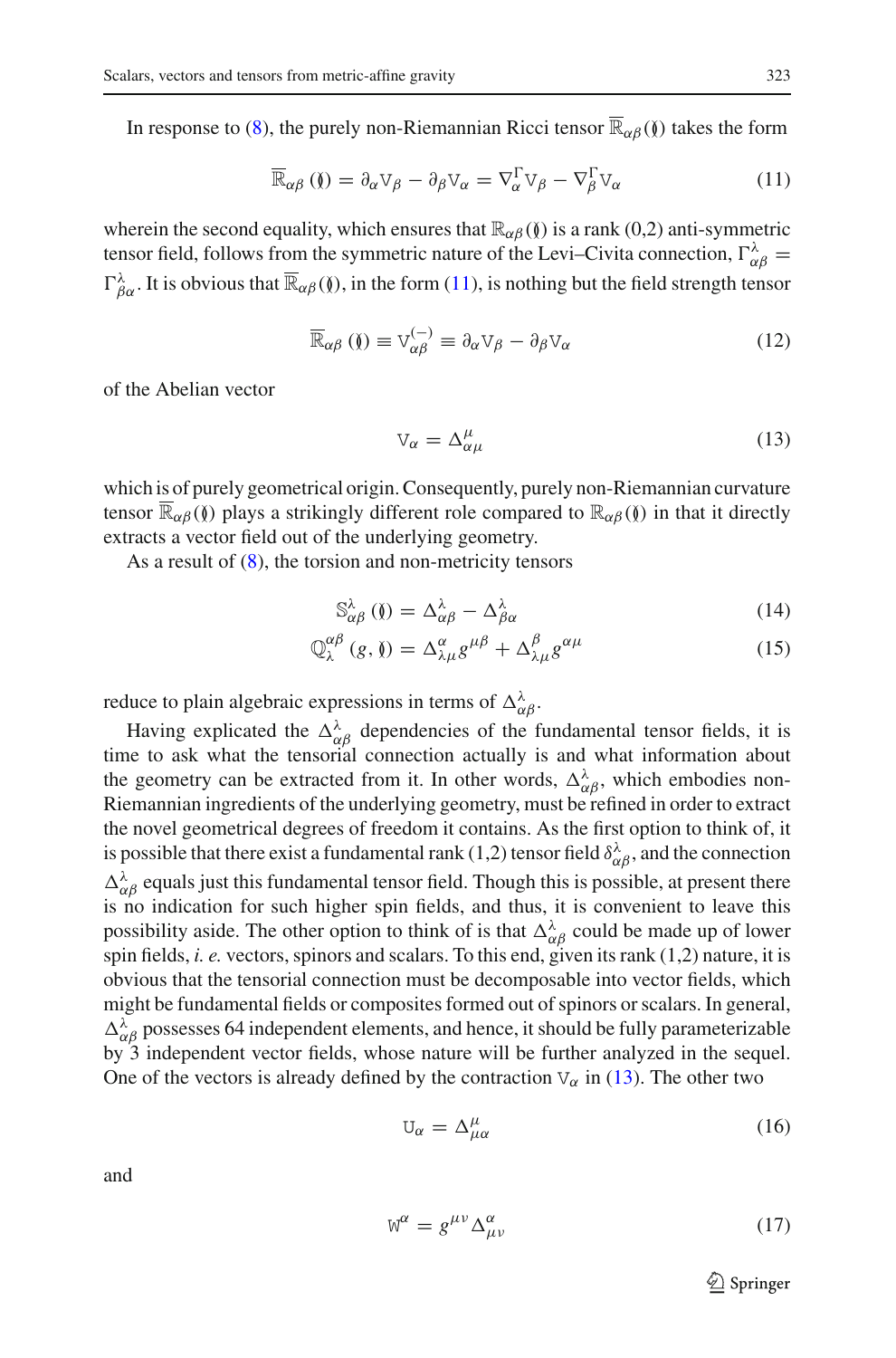are conveniently defined through the remaining two distinct contractions of  $\Delta_{\alpha\beta}^{\lambda}$ . These two vectors, unlike  $V_{\alpha}$ , do not possess an immediate kinetic term, and if they are to have any, it must come from the invariants involving the gradients of the fundamental tensors in [\(7\)](#page-3-0).

<span id="page-5-0"></span>Given the metric tensor  $g_{\alpha\beta}$ ,  $V_{\alpha}$  in [\(13\)](#page-4-1),  $U_{\alpha}$  in [\(16\)](#page-4-2), and  $W_{\alpha}$  in [\(17\)](#page-4-3), the tensorial connection  $\Delta_{\alpha\beta}^{\lambda}$  can be algebraically decomposed as

$$
\Delta_{\alpha\beta}^{\lambda} = \delta_{\alpha\beta}^{\lambda} + a_{\nu} \nabla^{\lambda} g_{\alpha\beta} + b_{\nu} \nabla_{\alpha} \delta_{\beta}^{\lambda} + c_{\nu} \delta_{\alpha}^{\lambda} \nabla_{\beta} \n+ a_{\mu} \nabla^{\lambda} g_{\alpha\beta} + b_{\mu} \nabla_{\alpha} \delta_{\beta}^{\lambda} + c_{\mu} \delta_{\alpha}^{\lambda} \nabla_{\beta} \n+ a_{\mu} \nabla^{\lambda} g_{\alpha\beta} + b_{\mu} \nabla_{\alpha} \delta_{\beta}^{\lambda} + c_{\mu} \delta_{\alpha}^{\lambda} \nabla_{\beta} \n+ \frac{1}{M^2} \sum (\nu_{xy} \nabla^{\lambda} + \nu_{xy} \nabla^{\lambda} + \omega_{xy} \nabla^{\lambda}) \nabla_{\alpha} \nabla_{\beta}
$$
\n(18)

because of its higher spin assuming that a fundamental rank (1,2) tensor field  $\delta_{\alpha\beta}^{\lambda}$  does not exist at all. The sum in the last line runs over X,  $Y = V$ , U, W, and M is a mass scale expected to be around the fundamental scale of gravity,  $M_{Pl}$ . The decomposition necessarily involves linear and trilinear combinations of the vectors. There cannot exist any other acceptable combinations of the vectors. The expansion is unique in structure. However, one notices that all three defining relations  $(13)$ ,  $(16)$ ,  $(17)$  are algebraic in nature, and thus, the dimensionless coefficients  $a$ 's, ...,  $\omega$ 's cannot be prohibited to involve dressing factors of the form  $I^{\delta}/M^{\delta}$  where  $\delta \geq 0$  and I is an invariant generated by bilinear contractions of the vectors V, U, W. These dressing factors introduce invariants with higher and higher mass dimension. The defining relations [\(13\)](#page-4-1), [\(16\)](#page-4-2) and [\(17\)](#page-4-3) are too few to determine all the expansion coefficients in [\(18\)](#page-5-0). Therefore, all one can do is to express nine of the coefficients in terms of the rest. For instance, the coefficients in the linear sector can be expressed in terms of those in the trilinear sector, leaving  $v$ 's,  $v$ 's and  $\omega$ 's undetermined, and accordingly, all the invariants in [\(7\)](#page-3-0) can be expanded via [\(18\)](#page-5-0) to determine the dynamics of  $V_{\alpha}$ ,  $U_{\alpha}$ , and  $W_{\alpha}$ . Nevertheless, as clearly suggested by [\(18\)](#page-5-0), the main effect of trilinear terms is to generate quartic and higher order interactions of vectors. Putting emphasis on quadratic interactions, the trilinear terms can thus be left aside though they can be straightforwardly included in the formulae below by processing the complete  $\Delta_{\alpha\beta}^{\lambda}$  in  $(18)$ . Proceeding thus with linear terms in  $(18)$ , one finds

$$
a_v = c_v = a_u = b_u = b_w = c_w = -\frac{1}{18}
$$
  

$$
b_v = c_u = a_w = \frac{5}{18}
$$
 (19)

for which  $\Delta_{\alpha\beta}^{\lambda}$  gets decomposed linearly in terms of  $V_{\alpha}$ ,  $U_{\alpha}$  and  $W_{\alpha}$ .

Given the decomposition in [\(18\)](#page-5-0) of the tensorial connection, all the invariants in [\(7\)](#page-3-0) can be expressed in terms of  $V_\alpha$ ,  $U_\alpha$  and  $W_\alpha$  to determine their dynamics as vector fields hidden in the non-Riemannian geometry under consideration. To start with, the curvature scalar  $\mathbb{R}(g, \emptyset)$ , as follows from [\(9\)](#page-3-2), is composed of the GR part  $R(g, \Gamma)$  and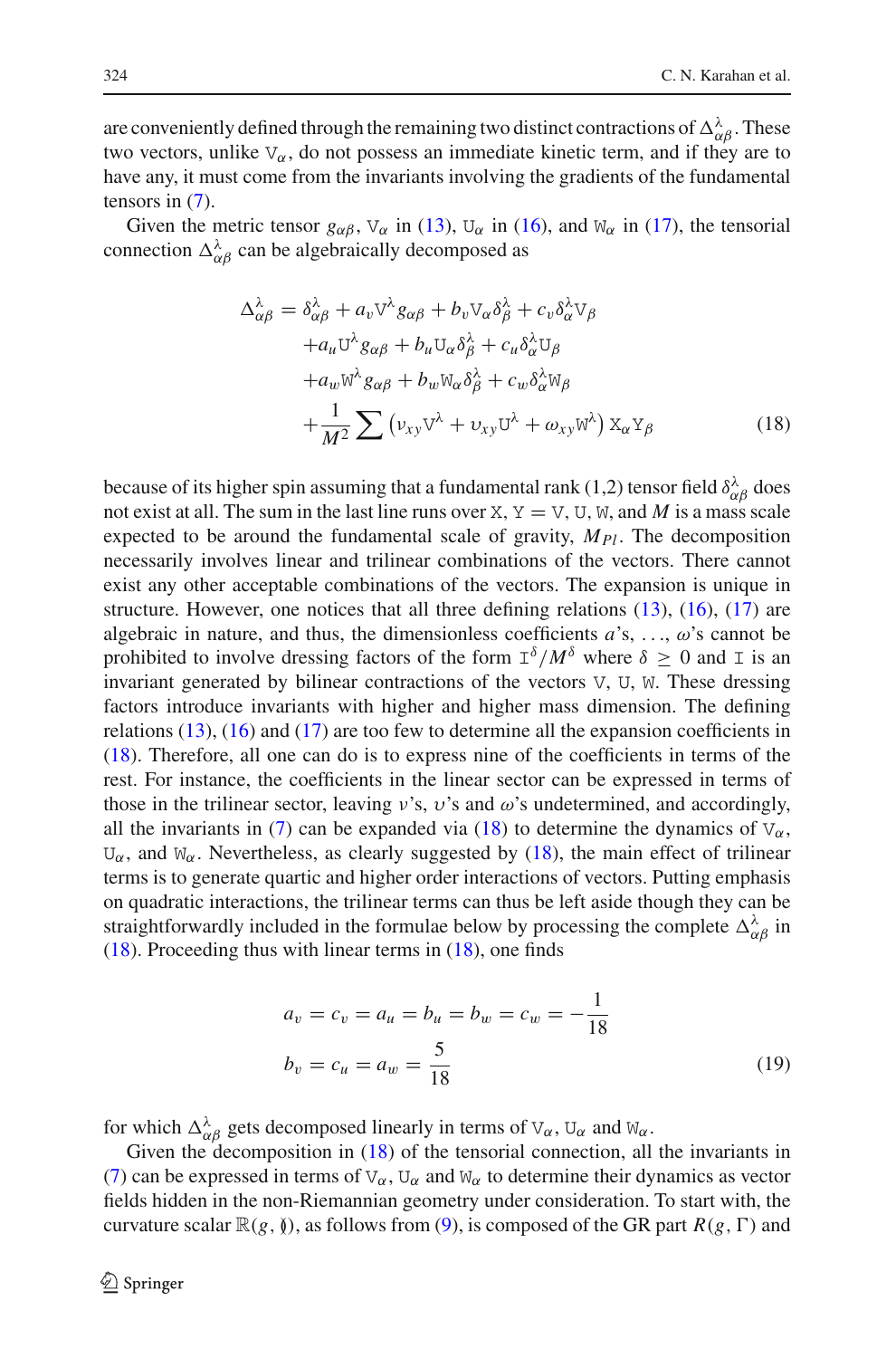<span id="page-6-0"></span>the quasi curvature scalar  $g^{\alpha\beta} \mathcal{R}_{\alpha\beta}(\Delta) \equiv \mathcal{R}(g, \Delta)$ . In response to the linear part of the decomposition of  $\Delta_{\alpha\beta}^{\lambda}$  in [\(18\)](#page-5-0), the latter takes the form

$$
\mathcal{R}(g,\Delta) = \nabla \cdot (\mathbf{W} - \mathbf{U}) + \frac{1}{18} \left( \mathbf{V} \cdot \mathbf{V} + \mathbf{U} \cdot \mathbf{U} + \mathbf{W} \cdot \mathbf{W} \right) \n-4\mathbf{V} \cdot \mathbf{U} - 4\mathbf{V} \cdot \mathbf{W} + 14\mathbf{U} \cdot \mathbf{W}
$$
\n(20)

which shows that a term linear in  $\mathbb{R}(g, \mathcal{Y})$  in the gravitational Lagrangian yields the Einstein-Hilbert term  $R(g, \Gamma)$  in GR plus a theory of three vector fields in which each vector develops a 'mass term' and mixes with the others quadratically. The vectors do not acquire a kinetic term from  $\mathbb{R}(g, \mathbb{I})$  since the first term at the right-hand side of [\(20\)](#page-6-0), the divergence of  $W_\alpha - U_\alpha$ , does not contribute to dynamics as it can be integrated out of the action by using  $\sqrt{-g}\nabla \cdot (\mathbf{W} - \mathbf{U}) = \partial_{\alpha}(\sqrt{-g}(\mathbf{W}^{\alpha} - \mathbf{U}^{\alpha}))$ . One, however, notices that this term becomes important in higher curvature terms like  $\mathbb{R}^2(g, \mathfrak{h})$ .

From [\(11\)](#page-4-0) it is already known that  $\mathbb{R}_{\alpha\beta}(\mathfrak{g})$  is the field strength tensor of the vector field  $V_\alpha$ . Then the associated invariant in [\(7\)](#page-3-0) becomes

<span id="page-6-2"></span>
$$
\overline{\mathbb{R}} \bullet \overline{\mathbb{R}} = V^{(-)\alpha\beta} V^{(-)}_{\alpha\beta} \tag{21}
$$

<span id="page-6-3"></span>which is nothing but the kinetic term of the Abelian vector  $V_\alpha$ .

<span id="page-6-1"></span>Corresponding to the decomposition in  $(18)$ , the torsion and non-metricity tensors take the explicit form

$$
\mathbb{S}_{\alpha\beta}^{\lambda} = \frac{1}{3} \left( \nabla_{\alpha} \delta_{\beta}^{\lambda} - \delta_{\alpha}^{\lambda} \nabla_{\beta} \right) - \frac{1}{3} \left( \nabla_{\alpha} \delta_{\beta}^{\lambda} - \delta_{\alpha}^{\lambda} \nabla_{\beta} \right),
$$
\n
$$
\mathbb{Q}_{\lambda}^{\alpha\beta} = \frac{1}{9} \left( 5 \nabla_{\lambda} g^{\alpha\beta} - \nabla^{\alpha} \delta_{\lambda}^{\beta} - \delta_{\lambda}^{\alpha} \nabla^{\beta} - \nabla_{\lambda} g^{\alpha\beta} + 2 \nabla^{\alpha} \delta_{\lambda}^{\beta} + 2 \delta_{\lambda}^{\alpha} \nabla^{\beta} \right)
$$
\n
$$
(22)
$$

$$
-W_{\lambda}g^{\alpha\beta} + 2W^{\alpha}\delta^{\beta}_{\lambda} + 2\delta^{\alpha}_{\lambda}W^{\beta}\Big), \qquad (23)
$$

and thus, the related invariants in [\(7\)](#page-3-0) read as

$$
\mathbb{S} \bullet \mathbb{S} = 2(\mathbf{V} \cdot \mathbf{V} + \mathbf{U} \cdot \mathbf{U} - 2\mathbf{V} \cdot \mathbf{U}),\tag{24}
$$

$$
\mathbb{Q} \bullet \mathbb{Q} = \frac{2}{9} \left( 22v \cdot v + 7v \cdot v + 7w \cdot w + 20v \cdot v + 20v \cdot v + 14v \cdot w \right),\tag{25}
$$

$$
\mathbb{Q} \bullet \mathbb{S} = \frac{4}{3} \Big( 2\mathbf{V} \cdot \mathbf{V} + \mathbf{U} \cdot \mathbf{U} - 3\mathbf{V} \cdot \mathbf{U} - \mathbf{V} \cdot \mathbf{W} + \mathbf{U} \cdot \mathbf{W} \Big). \tag{26}
$$

This completes the decomposition of the quadratic invariants of the vector fields as generated by the curvature, torsion and non-metricity tensors. It is clear that these invariants provide a kinetic term only for  $V_\alpha$ ; the other two vectors,  $U_\alpha$  and  $W_\alpha$ , acquire no kinetic term from any of the invariants in [\(7\)](#page-3-0). Nevertheless, a short glance at [\(22\)](#page-6-1)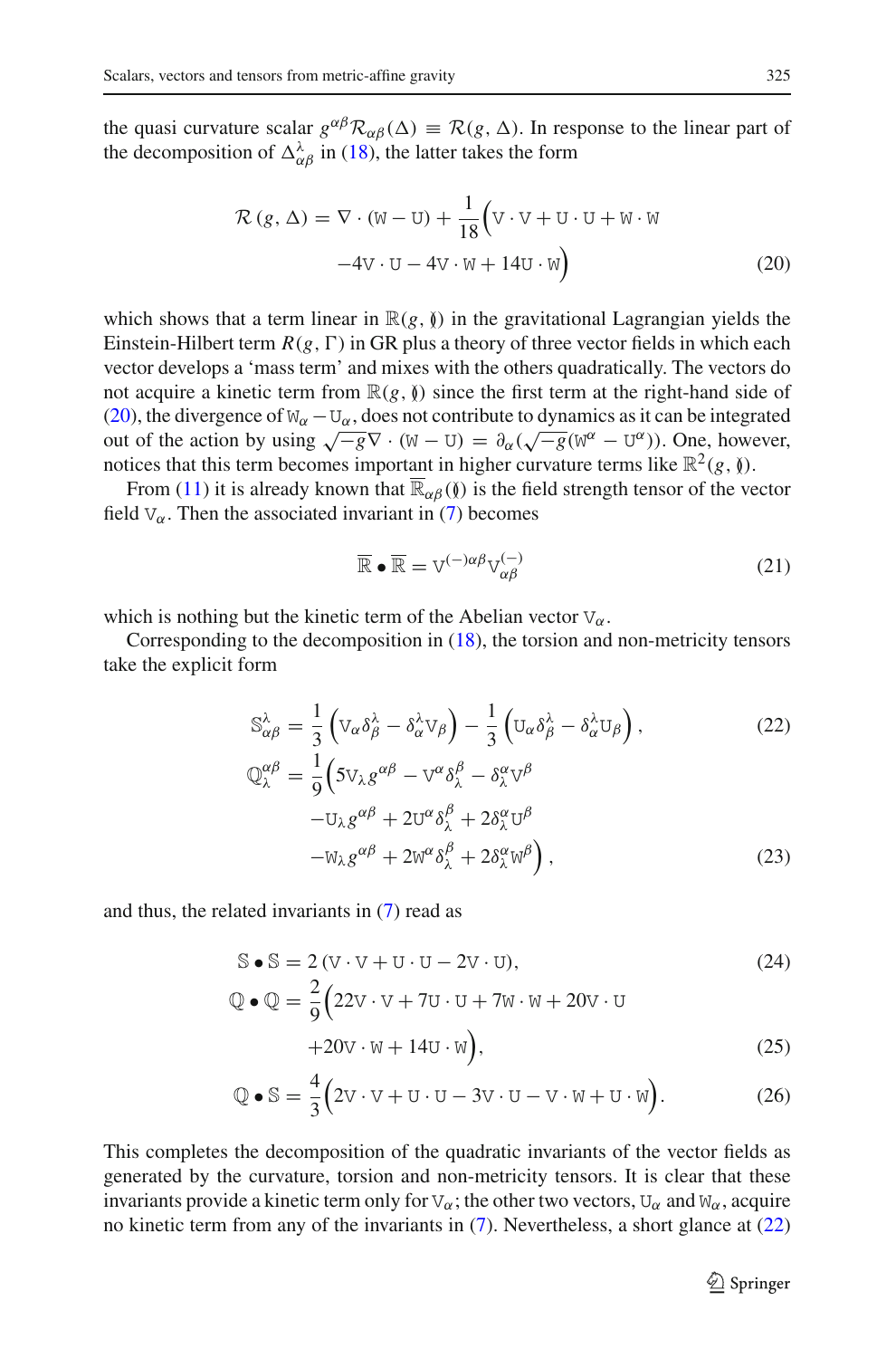and [\(23\)](#page-6-2) immediately reveals that the invariants formed by the gradients of curvature, torsion and non-metricity tensors can generate the requisite kinetic terms. Specifically, from [\(22\)](#page-6-1) it is found that

$$
\mathbb{D}_{\alpha\beta} = \nabla_{\lambda}^{\mathfrak{z}} \mathbb{S}_{\alpha\beta}^{\lambda} \supset -\frac{1}{3} \mathbb{V}_{\alpha\beta}^{(-)} + \frac{1}{3} \mathbb{U}_{\alpha\beta}^{(-)} \tag{27}
$$

<span id="page-7-0"></span>where the terms  $\mathcal{O}(\Delta^2)$  are suppressed on the basis of unnecessity. The first term at the right-hand side is the field strength tensor of  $V_{\alpha}$  as mentioned in [\(11\)](#page-4-0) and [\(12\)](#page-4-4). The second term is new in that it is the field strength tensor of the  $U_{\alpha}$  field. Therefore, divergence of torsion tensor generates the requisite kinetic term for  $U_{\alpha}$ , and the associated invariant

$$
\mathbb{D} \bullet \mathbb{D} \supset \frac{1}{9} \Big( \mathbb{V}^{(-)\alpha\beta} \mathbb{V}^{(-)}_{\alpha\beta} + \mathbb{U}^{(-)\alpha\beta} \mathbb{U}^{(-)}_{\alpha\beta} - 2\mathbb{V}^{(-)\alpha\beta} \mathbb{U}^{(-)}_{\alpha\beta} \Big) \tag{28}
$$

<span id="page-7-1"></span>encodes the kinetic terms of  $V_\alpha$  and  $U_\alpha$  as well as their kinetic mixing. One notices that, not only the divergence operation  $(27)$  but also

$$
g^{\rho\alpha}\nabla_{\rho}^{\check{\theta}}\mathbb{S}^{\lambda}_{\alpha\beta} = -g^{\rho\alpha}\nabla_{\rho}^{\check{\theta}}\mathbb{S}^{\lambda}_{\rho\alpha} \tag{29}
$$

<span id="page-7-4"></span>give contributions to the kinetic terms of vectors with similar structures as [\(28\)](#page-7-1).

The candidate kinetic terms of  $V_\alpha$  in [\(21\)](#page-6-3), and the kinetic term of  $U_\alpha$  in [\(28\)](#page-7-1) are of the form expected of an  $U(1)$  invariance. Of course, such an invariance is explicitly broken by the 'mass terms' generated by curvature, torsion and non-metricity tensors. This is not the whole story, however. The kinetic terms generated by the derivatives of the non-metricity tensor in  $(23)$  also violate possible  $U(1)$  invariance suggested by  $(21)$  and  $(28)$ . To see this, one notes that

$$
\mathbb{N}^{\alpha\beta} = g^{\rho\lambda} \nabla_{\rho}^{\mathfrak{g}} \mathbb{Q}_{\lambda}^{\alpha\beta} \supset \frac{1}{9} \Big( 5 \nabla \cdot \mathbb{V} g^{\alpha\beta} - \mathbb{V}^{(+)\alpha\beta} - \nabla \cdot \mathbb{U} g^{\alpha\beta} + 2 \mathbb{U}^{(+)\alpha\beta} - \nabla \cdot \mathbb{W} g^{\alpha\beta} + 2 \mathbb{W}^{(+)\alpha\beta} \Big)
$$
(30)

<span id="page-7-2"></span>where

$$
V_{\alpha\beta}^{(+)} \equiv \nabla_{\alpha}V_{\beta} + \nabla_{\beta}V_{\alpha} \tag{31}
$$

is the symmetric counterpart of the anti-symmetric field strength tensor  $V_{\alpha\beta}^{(-)}$  in [\(12\)](#page-4-4). This definition holds also for the other vectors. Then the invariant generated by [\(30\)](#page-7-2) reads as

$$
\mathbb{N} \bullet \mathbb{N} \supset \frac{1}{162} \sum_{i,j=1}^{3} \mathbf{A}_{i\alpha\beta}^{(+)} \mathbf{K}_{ij}^{\alpha\beta\mu\nu} \mathbf{A}_{j\mu\nu}^{(+)}
$$
(32)

<span id="page-7-3"></span>where  $A_i \in (V, U, W)$ , and  $K_{ij}^{\alpha\beta\mu\nu}$  is the  $(i, j)$ th entry of the matrix-valued tensor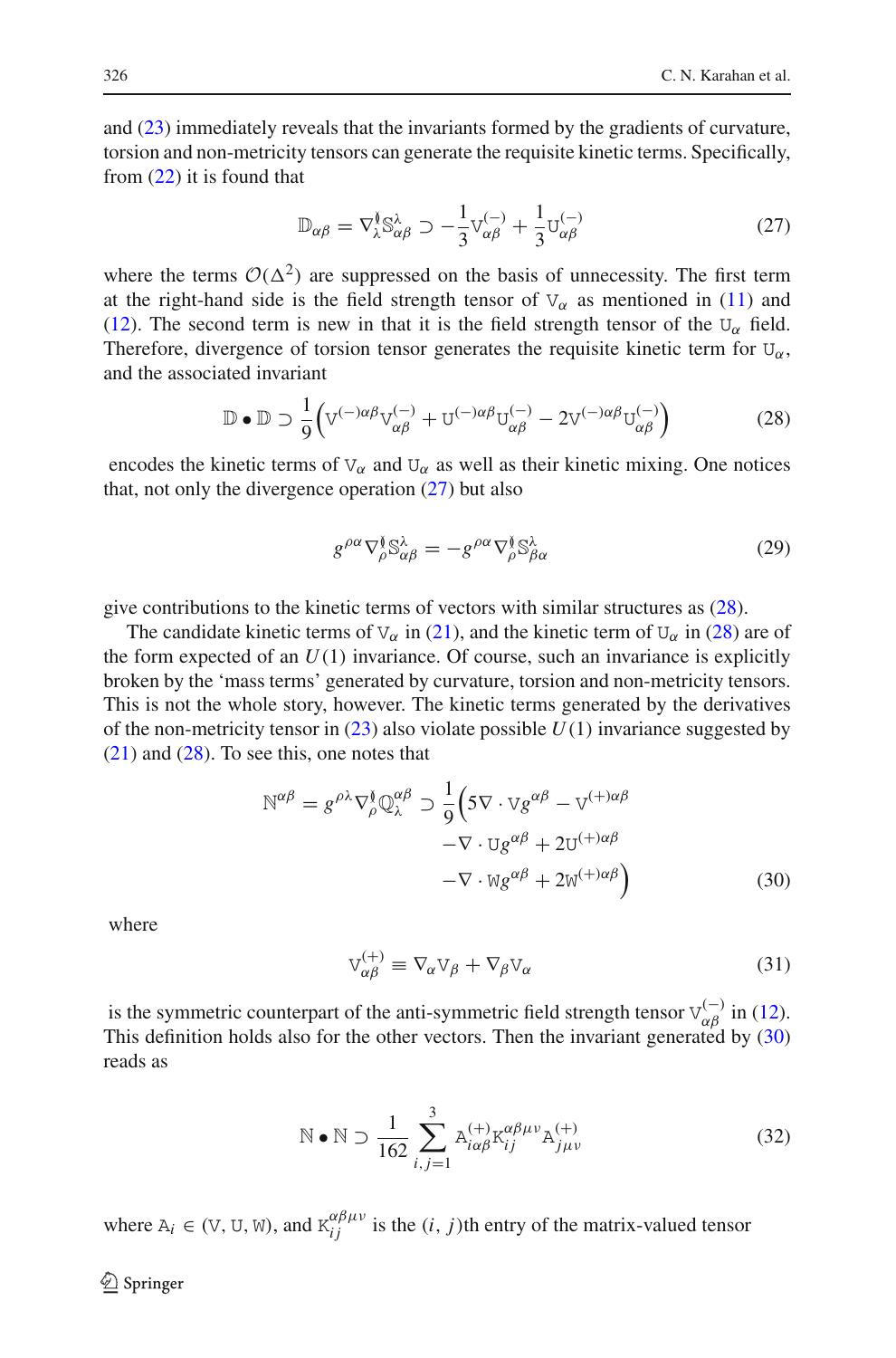$$
K^{\alpha\beta\mu\nu} = \begin{pmatrix} K_{11}^{\alpha\beta\mu\nu} & K_{12}^{\alpha\beta\mu\nu} & K_{13}^{\alpha\beta\mu\nu} \\ K_{21}^{\alpha\beta\mu\nu} & K_{22}^{\alpha\beta\mu\nu} & K_{23}^{\alpha\beta\mu\nu} \\ K_{31}^{\alpha\beta\mu\nu} & K_{32}^{\alpha\beta\mu\nu} & K_{33}^{\alpha\beta\mu\nu} \end{pmatrix}
$$
(33)

where

$$
\begin{aligned} \n\mathbf{K}_{11}^{\alpha\beta\mu\nu} &= 202g^{\alpha\beta}g^{\mu\nu} + g^{\alpha\mu}g^{\beta\nu} + g^{\alpha\nu}g^{\beta\mu} \\ \n\mathbf{K}_{12}^{\alpha\beta\mu\nu} &= \mathbf{K}_{21}^{\alpha\beta\mu\nu} = \mathbf{K}_{13}^{\alpha\beta\mu\nu} = g^{\alpha\beta}g^{\mu\nu} - 2g^{\alpha\mu}g^{\beta\nu} - 2g^{\alpha\nu}g^{\beta\mu} \\ \n\mathbf{K}_{22}^{\alpha\beta\mu\nu} &= \mathbf{K}_{23}^{\alpha\beta\mu\nu} = \mathbf{K}_{32}^{\alpha\beta\mu\nu} = \mathbf{K}_{33}^{\alpha\beta\mu\nu} = -2g^{\alpha\beta}g^{\mu\nu} + 4g^{\alpha\mu}g^{\beta\nu} + 4g^{\alpha\nu}g^{\beta\mu} \n\end{aligned}
$$

which describes the kinetic mixing among the three vector fields. As for the divergence of torsion in  $(28)$ , one notices that, not only the divergence operation  $(30)$  but also

$$
\nabla_{\alpha}^{\delta} \mathbb{Q}_{\lambda}^{\alpha \beta} = \nabla_{\alpha}^{\delta} \mathbb{Q}_{\lambda}^{\beta \alpha} \tag{34}
$$

<span id="page-8-1"></span>give contributions similar to that in  $(32)$ . In addition to these, contraction of

$$
\nabla^{\mathbf{i}} \mathbb{Q} \bullet \nabla^{\mathbf{i}} \mathbb{S} = 0 \tag{35}
$$

due to symmetry conditions.

Having done with the decomposition of various invariants in terms of the vector fields V, U and W, we now turn to analysis of interactions in such a non-Riemannian setup. The most general action functional describing 'gravity' and 'matter' is of the form

$$
I = \int d^4x \sqrt{-g} \left\{ \mathfrak{L} \left( \mathbb{R}, \overline{\mathbb{R}}, \mathbb{S}, \mathbb{Q} \right) + \mathcal{L}_m \left( g, \mathfrak{h}, \psi \right) - V_0 \right\}
$$
(36)

<span id="page-8-2"></span>which contains action densities for geometric and material parts, respectively.  $V_0$ stands for the vacuum energy (containing the bare cosmological term fed by the geometrical sector), and  $\psi$  stands for matter and radiation fields, collectively. Neither the geometrical  $\mathcal L$  nor the matter Lagrangian  $\mathcal L_m$  contains any constant energy density; all such energy components are collected in  $V_0$ . The geometrical part reads explicitly as

<span id="page-8-0"></span>
$$
\mathcal{L} = \frac{1}{2} M_{Pl}^2 \left( \mathbb{R} + c_S \mathbb{S} \bullet \mathbb{S} + c_Q \mathbb{Q} \bullet \mathbb{Q} + c_Q s \mathbb{Q} \bullet \mathbb{S} \right) \n+ c_S' \nabla^{\mathsf{Y}} \mathbb{S} \bullet \nabla^{\mathsf{Y}} \mathbb{S} + c_Q' \nabla^{\mathsf{Y}} \mathbb{Q} \bullet \nabla^{\mathsf{Y}} \mathbb{Q} + c_Q' s \nabla^{\mathsf{Y}} \mathbb{Q} \bullet \nabla^{\mathsf{Y}} \mathbb{S} \n+ c_R z \mathbb{R}^2 + c_{RR} \mathbb{R} \bullet \mathbb{R} + c_{RR} \mathbb{\overline{R}} \bullet \mathbb{\overline{R}} + \mathcal{O} \left( \frac{1}{M_{Pl}^2} \right)
$$
\n(37)

where we have discarded terms  $O(1/M_{Pl}^2)$ . Moreover, we have discarded higherderivative terms  $\Box^{\check{y}}\mathbb{R}$  and the like. *c*'s are all dimensionless couplings. The mass

<sup>2</sup> Springer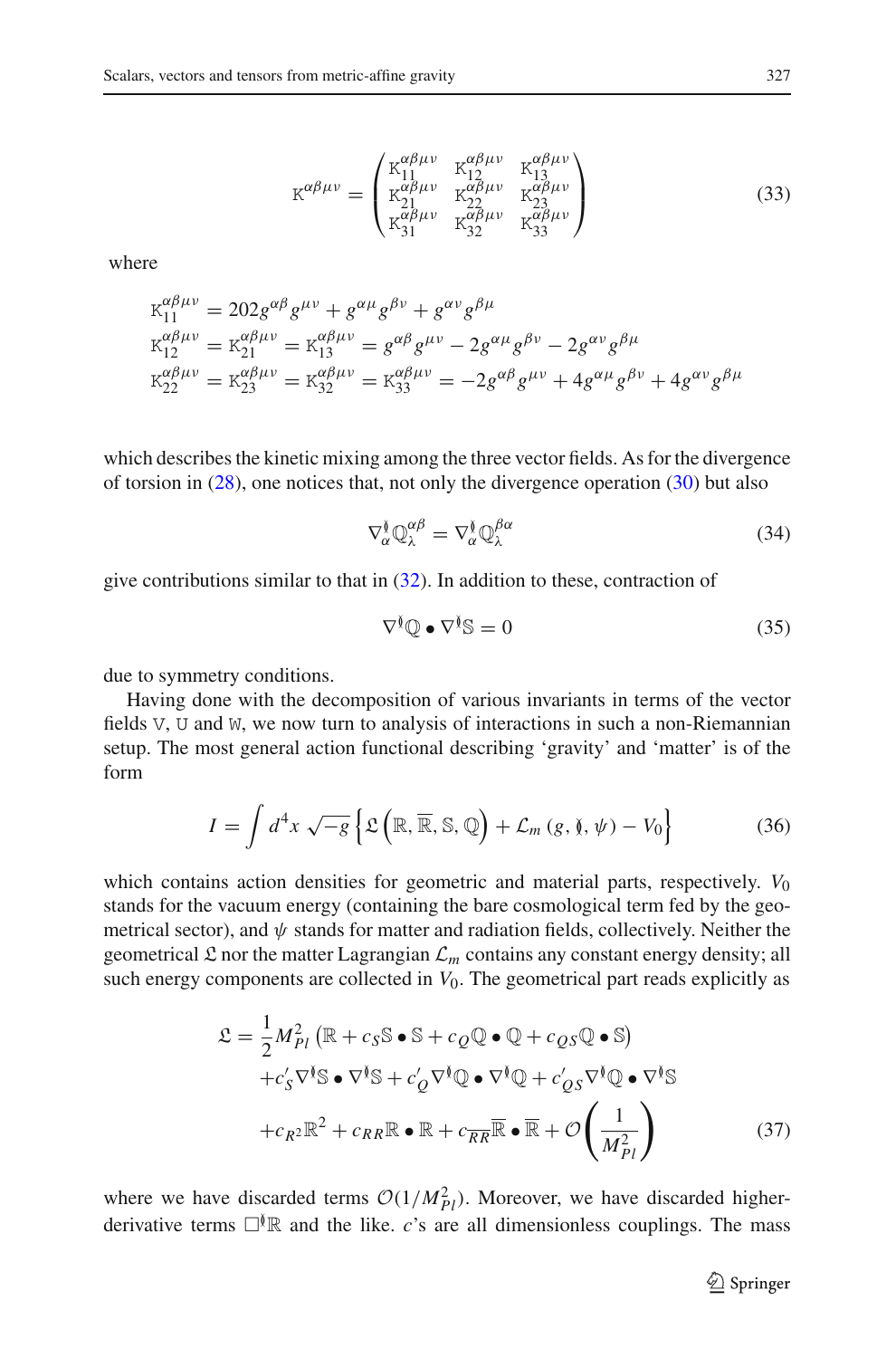dimension-2 terms are naturally scaled by the fundamental scale of gravity,  $M_{Pl}$ . One notices that  $\mathbb{R}^2$  and  $\mathbb{R}$  •  $\mathbb{R}$  contain higher-curvature terms  $R(g, \Gamma)^2$  and  $R_{\alpha\beta}(\Gamma)R^{\alpha\beta}(\Gamma)$ , respectively. Indeed, leaving aside the non-dynamical terms, one can show that

$$
\mathbb{R}^2\left(\mathbf{I}\right) \supset R(g,\Gamma)^2 + \left((\nabla \mathbf{M})^2 - 2(\nabla \mathbf{M})(\nabla \mathbf{U}) + (\nabla \mathbf{U})^2\right) \tag{38}
$$

<span id="page-9-0"></span>and

<span id="page-9-1"></span>
$$
\mathbb{R}(\mathbf{I}) \bullet \mathbb{R}(\mathbf{I}) \supset R^{2}(g, \Gamma) + R_{\mu\nu}(g, \Gamma)R^{\mu\nu}(g, \Gamma) + \frac{1}{648} \Big( -4(\nabla \cdot \mathbf{V})^{2} + 162(\nabla \cdot \mathbf{U})^{2} + 167(\nabla \cdot \mathbf{W})^{2} - 330(\nabla \cdot \mathbf{U})(\nabla \cdot \mathbf{W}) - 6(\nabla \cdot \mathbf{V})(\nabla \cdot \mathbf{U}) + 4(\nabla \cdot \mathbf{V})(\nabla \cdot \mathbf{W}) + 16\nabla_{\mu}\nabla_{\nu}\nabla^{\nu}\nabla^{\mu} + 24\nabla_{\mu}\nabla_{\nu}\nabla^{\nu}\mathbf{U}^{\mu} + 9\nabla_{\mu}\mathbf{U}_{\nu}\nabla^{\mu}\mathbf{U}^{\nu} + 10\nabla_{\mu}\nabla_{\nu}\nabla^{(-)\mu\nu} - 18\nabla_{\mu}\nabla_{\nu}\mathbf{U}^{(-)\mu\nu} - 8\nabla_{\mu}\mathbf{V}_{\nu}\mathbf{W}^{(+) \mu\nu} + 8\nabla_{\mu}\mathbf{U}_{\nu}\mathbf{U}^{(-)\mu\nu} - 6\nabla_{\mu}\mathbf{U}_{\nu}\mathbf{W}^{(+) \mu\nu} + 2\nabla_{\mu}\mathbf{W}_{\nu}\mathbf{W}^{(+) \mu\nu} \Big)
$$
\n(39)

wherein the GR-related parts are seen to involve higher-derivative interactions. In this sense, the GR-part (the terms  $R^2(g, \Gamma)$  and  $R_{\mu\nu}(g, \Gamma)R^{\mu\nu}(g, \Gamma)$ ) brings forth ghosts. Clearly, these terms must be absent  $(c_{R2}$  and  $c_{RR}$  must vanish) if such ghosty contributions in GR are to be avoided. The remaining terms, after using their decompositions in terms of the vector fields V, U and W, give rise to the action

<span id="page-9-2"></span>
$$
I = \int d^{4}x \sqrt{-g} \left\{ \frac{1}{2} M_{Pl}^{2} R + \mathcal{L}_{m} (g, \hat{\mathbf{y}}, \psi) - V_{0} \right\} + \int d^{4}x \sqrt{-g} \left\{ c_{VV} V^{(-)\alpha\beta} V_{\alpha\beta}^{(-)} + c_{UU} U^{(-)\alpha\beta} U_{\alpha\beta}^{(-)} + c_{VU} V^{(-)\alpha\beta} U_{\alpha\beta}^{(-)} \right. + V_{\alpha\beta}^{(+)} k_{VV}^{\alpha\beta\mu\nu} V_{\mu\nu}^{(+)} + U_{\alpha\beta}^{(+)} k_{UU}^{\alpha\beta\mu\nu} U_{\mu\nu}^{(+)} + W_{\alpha\beta}^{(+)} k_{WW}^{\alpha\mu\nu} W_{\mu\nu}^{(+)} + V_{\alpha\beta}^{(+)} k_{VU}^{\alpha\mu\nu} U_{\mu\nu}^{(+)} + V_{\alpha\beta}^{(+)} k_{VW}^{\alpha\mu\nu} W_{\mu\nu}^{(+)} + U_{\alpha\beta}^{(+)} k_{UW}^{\alpha} W_{\mu\nu}^{(+)} + M_{Pl}^{2} \left( \frac{1}{2} a_{VV} V^{\alpha} V_{\alpha} + \frac{1}{2} a_{UU} U^{\alpha} U_{\alpha} \right. + \frac{1}{2} a_{WW} W^{\alpha} W_{\alpha} + a_{VU} V^{\alpha} U_{\alpha} + a_{VW} V^{\alpha} W_{\alpha} + a_{UW} U^{\alpha} W_{\alpha} \right) \}
$$
(40)

where the first integral at the right-hand side is precisely the Einstein–Hilbert action in GR (plus the contribution of matter and radiation), and the second integral pertains to a theory of three vector fields in a spacetime with metric  $g_{\alpha\beta}$ . The Einstein-Hilbert action above would receive contributions from higher-curvature (and thus typically ghosty) terms had we kept in [\(37\)](#page-8-0) the  $\mathbb{R}^2$  and  $\mathbb{R} \cdot \mathbb{R}$  terms ( given in [\[38\)](#page-9-0) and [\(39\)](#page-9-1)].

In essence, under the decomposition in  $(18)$ , the non-Riemannian gravitational theory in [\(37\)](#page-8-0) reduces to a tensor-vector theory of the type in [\(40\)](#page-9-2) (leaving aside the matter sector  $\mathcal{L}_m(g, \emptyset, \psi)$ ). One notices that the general connection  $\hat{\phi}^{\lambda}_{\alpha\beta}$  can directly couple to matter fields as encoded in the matter Lagrangian. According to types of the matter fields, these couplings give rise to additional structures (like hyper-momentum) which involve torsion and non-metricity. In [\[6](#page-23-2),[7\]](#page-23-3), various effects of the general connection on the matter sector are analysed in detail. The vector part of the action is written in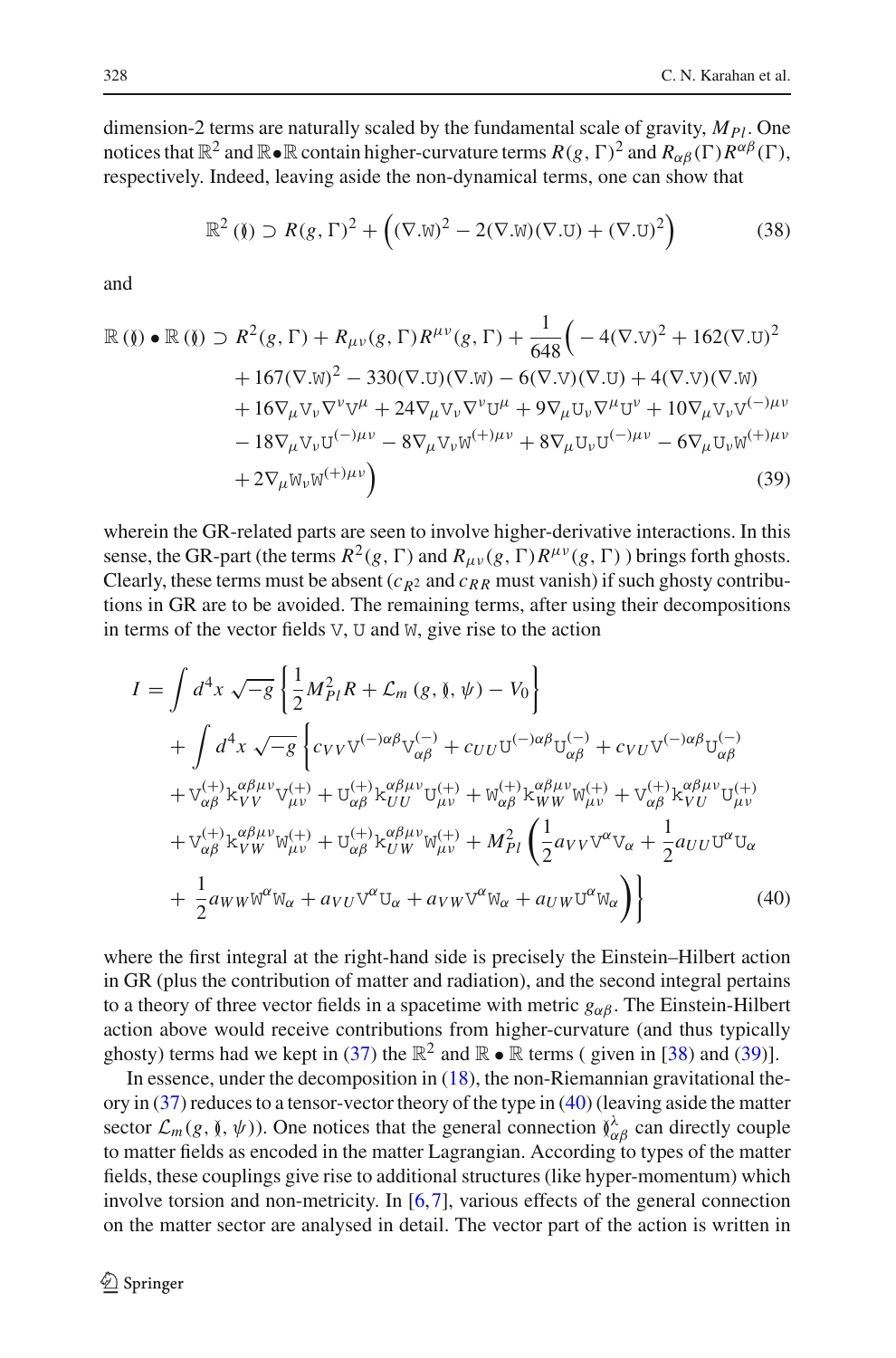a rather generic form by admitting that various terms listed above plus similar ones coming, for example, from  $(29)$  and  $(34)$  give rise to, at the quadratic level, the struc-tures in [\(40\)](#page-9-2) with dimensionless coefficients  $c_{VV}$ , ...,  $a_{UW}$ . These coefficients can be expressed as linear combinations of the coefficients weighing individual contributions.

The tensor-vector theory in [\(40\)](#page-9-2) has been obtained for a general setup involving curvature, torsion and non-metricity tensors exhaustively. The theory is GR plus a theory of three vectors V, U and W. Any constraint or selection rule imposed on the non-Riemannian geometry results in a more restricted theory. It could thus be useful to discuss certain aspects of  $(40)$  here:

- $-$  Theory consists of three vector fields V, U and W. The vector action contains two types of kinetic terms: ones with  $X_{\alpha\beta}^{(-)}$  and those with  $X_{\alpha\beta}^{(+)}$ . The V and U possess both types of kinetic terms while W possesses only the second type *i. e.*  $W_{\alpha\beta}^{(+)}$ . The  $X_{\alpha\beta}^{(-)}$  and hence the corresponding kinetic terms obviously possess an Abelian invariance. However, there is no such invariance for the kinetic terms involving  $X_{\alpha\beta}^{(+)}$ . Therefore, the vector fields contained in [\(40\)](#page-9-2) are not associated with a gauge theory; they are not vectors originating from need to realize a local U(1) invariance. The coefficients  $c_{VV}$ , ...,  $k_{UV}^{\alpha\beta\mu\nu}$ , which seem being left arbitrary, can actually be fixed in terms of the coefficients of individual terms in [\(37\)](#page-8-0) which contribute to that particular structure. The kinetic terms, both  $X_{\alpha\beta}^{(-)}$  and  $X_{\alpha\beta}^{(+)}$  type, receive contributions from various structures, as addressed before. In particular, contributions of the alternative structures given in [\(29\)](#page-7-4) and [\(34\)](#page-8-1) must also be included in forming the vector action in [\(40\)](#page-9-2).
- $-$  A highly crucial aspect concerns the signs of the coefficients  $c_{VV}$ , ...,  $k_{UV}^{\alpha\beta\mu\nu}$  in the kinetic part of the vector action. The kinetic terms of  $V$ ,  $U$  and  $W$  must have the correct sign required of a ghost-free theory. Indeed, any sign-flip in the kinetic terms causes vector ghosts to show up in the spectrum. The various coefficients in [\(37\)](#page-8-0) must comply with this requirement.
- The vectors exhibit not only the kinetic mixings  $X_{\alpha\beta}^{(-)}Y^{(-)\alpha\beta}$  and  $X_{\alpha\beta}^{(+)}Y^{(+)\alpha\beta}$  but also mass mixings of the form  $X^{\alpha}Y_{\alpha}$ , as shown in the last line of the vector action. Their masses and mixings are proportional to  $M_{Pl}$  with respective coefficients  $a_{VV}$ , ...,  $a_{UW}$ . In {V, U, W} basis their mass-squared matrix reads as

$$
\frac{1}{2}M_{Pl}^2 \begin{pmatrix} a_{VV} & a_{VU} & a_{VW} \\ a_{VU} & a_{UU} & a_{UW} \\ a_{VW} & a_{UW} & a_{WW} \end{pmatrix}
$$
 (41)

<span id="page-10-1"></span><span id="page-10-0"></span>each entry of which can be extracted from  $(37)$  as

$$
a_{VV} = \frac{1}{18} + 2c_S + \frac{44}{9}c_Q + \frac{8}{3}c_{QS},
$$
  
\n
$$
a_{UU} = c_{WW} + 2c_S + \frac{4}{3}c_{QS},
$$
  
\n
$$
a_{WW} = \frac{1}{18} + \frac{14}{9}c_Q,
$$

 $\mathcal{D}$  Springer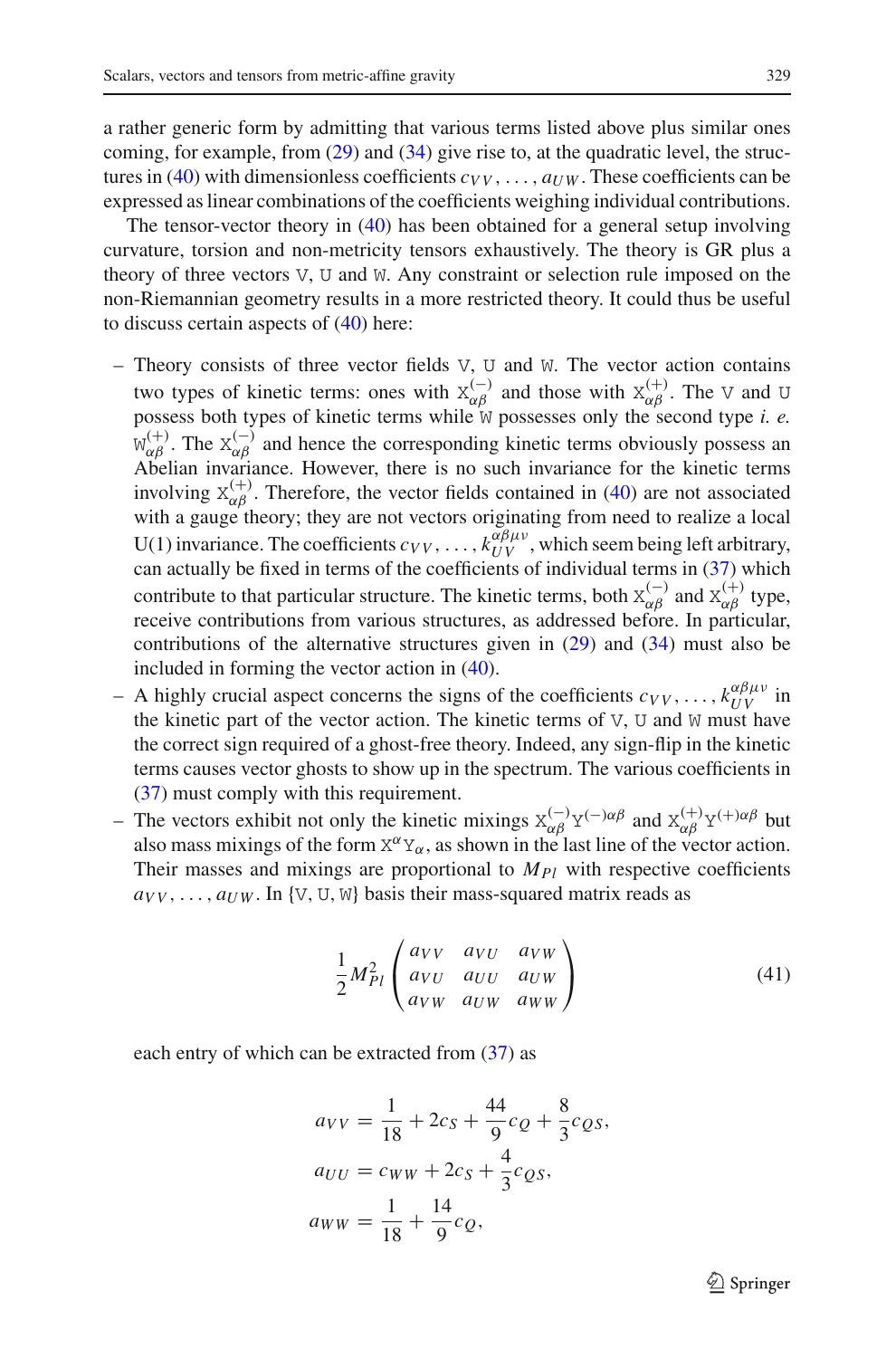$$
a_{VU} = -\frac{1}{9} - 2c_S + \frac{20}{9}c_Q - 2c_{QS},
$$
  
\n
$$
a_{VW} = -\frac{1}{9} + \frac{20}{9}c_Q - \frac{2}{3}c_{QS},
$$
  
\n
$$
a_{UW} = \frac{7}{18} + \frac{14}{9}c_Q + \frac{2}{3}c_{QS}.
$$
\n(42)

It is the eigenvalues of  $(41)$  that determine the light and heavy vector spectrum in the theory. For having a stable theory free from tachyons, the eigenvalues of [\(41\)](#page-10-0) must each be positive semi-definite. This puts stringent constraints on the elements  $a_{VV}, \ldots, a_{UW}$  (See Appendix B for further details.). If off-diagonal entries are small *i. e.* if  $c_S$ ,  $c_Q$  and  $c_{OS}$  are chosen appropriately then all three vector bosons sman *t. e.* if  $c_S$ ,  $c_Q$  and  $c_Q$  are chosen appropriately then an unce vector bosons<br>weigh  $M_{Pl}/3\sqrt{2}$ . Alternatively, if the mixings are sizeable, or equivalently, if all entries of [\(41\)](#page-10-0) are of similar size then there will exist two light and one heavy vectors in the spectrum. Depending on the hierarchy of the couplings, there could exist just one light state instead of two [\[8\]](#page-23-4). In any case, it is with the hierarchy of the couplings that the vector boson spectrum can exhibit different hierarchies. Needless to say, the intra-hierarchy of the mass matrix entries  $a_{VV}, \ldots, a_{UW}$ is determined by the couplings  $c_S$ ,  $c_Q$  and  $c_{OS}$  via the relations [\(42\)](#page-10-1). Actually, having the vector fields with masses around  $M_{Pl}$  should come by no surprise; the underlying theory [\(37\)](#page-8-0) is a pure gravity of non-Riemannian structure, and the mass scale in the theory is automatically fixed by the fundamental scale of gravity  $M_{Pl}$ . However, the statement 'a Planckian-mass vector field' depends crucially on what we mean by the vector field: Is it fundamental or is it a composite structure? We will discuss answers and consequences of these questions in the sequel.

- As is obvious from the general procedure, reduction of the non-Riemannian gravity gives rise to GR plus extra degrees of freedom represented by the vector fields in [\(40\)](#page-9-2). These extra degrees of freedom can have astrophysical and cosmological implications, and can give rise to observable phenomena at high-energy particle colliders. These fields may form an invisible sector which couples to known matter via Higgs or vector boson portals. We shall discuss some of their cosmological effects in the next section.
- The framework we have reached in  $(40)$  is a rather general one in that we have imposed no condition on metric, connection and any other geometro-dynamical quantity. Imposition of certain selection rules, though seems to cause loss of generality, does actually prove highly useful for extracting information about behavior of the system in certain reasonable situations. Here we shall discuss two such limiting cases:
- **Symmetric Connection:** We first discuss the possibility of symmetric connection *i. e.*  $\hat{\theta}^{\lambda}_{\alpha\beta} = \hat{\theta}^{\lambda}_{\beta\alpha}$ . The prime implication of this selection rule is that the torsion tensor identically vanishes,  $\mathbb{S}_{\alpha\beta}^{\lambda} = 0$ . This statement is equivalent to imposing

$$
V_{\alpha} = U_{\alpha},\tag{43}
$$

<span id="page-11-0"></span>as is manifestly suggested by the decomposition of  $\Delta_{\alpha\beta}^{\lambda}$  in [\(18\)](#page-5-0). This constraint is seen to nullify the invariants  $\mathbb{S} \cdot \mathbb{S}$  and  $\mathbb{S} \cdot \mathbb{Q}$ , in agreement with vanishing torsion.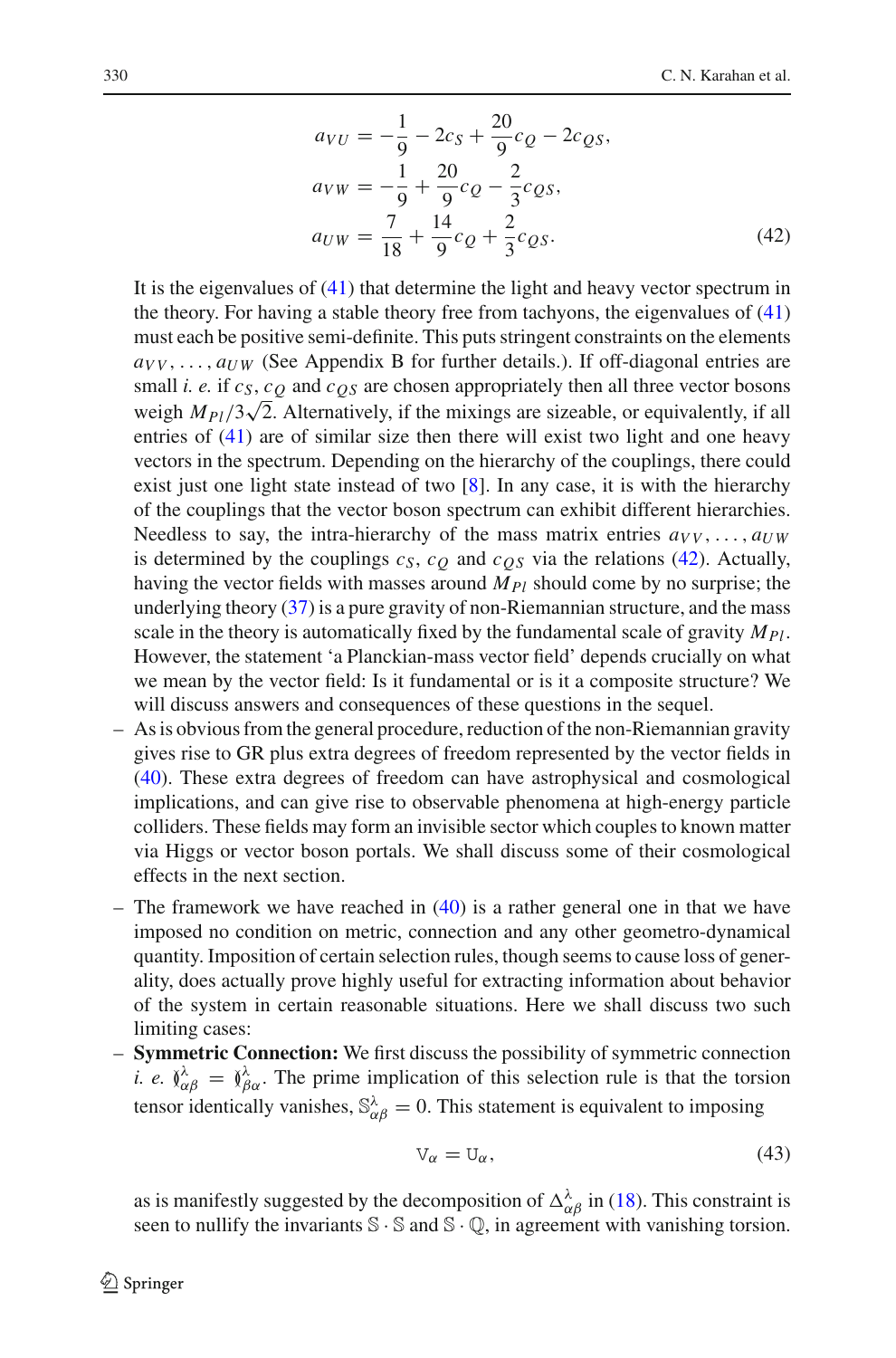This particular relation between V and U reduces the vector action in  $(40)$  into a theory of two vectors: the V and W. The structure remains similar to that in  $(40)$  yet various terms containing V and U merge together to give more compact relations. **- Antisymmetric Tensorial Connection:** This time we consider the relation  $\Delta_{\alpha\beta}^{\lambda}$  =  $-\Delta_{\beta\alpha}^{\lambda}$  for the tensorial connection not for  $\check{N}^{\lambda}_{\alpha\beta}$ . Actually, since  $\Gamma^{\lambda}_{\alpha\beta}$  is symmetric the connection  $\int_{\alpha\beta}^{\lambda}$  possesses no obvious symmetry under the exchange of  $\alpha$  and  $\beta$ . The prime implication of the anti-symmetric  $\Delta$  is that the geodesics of test bodies remain as in the GR. This, however, does not mean that one can eliminate the non-Riemannian effects. The reason is that the geodesic deviation, which involves the Riemann tensor  $\mathbb{R}^{\alpha}_{\mu\beta\nu}$ , directly feels the non-GR components of the curvature tensor. In the language of the expansion [\(18\)](#page-5-0), anti-symmetric  $\Delta_{\alpha\beta}^{\lambda}$  gives

$$
V_{\alpha} = -U_{\alpha} \text{ and } W_{\alpha} = 0 \tag{44}
$$

<span id="page-12-1"></span>which reduces thus the vector action in  $(40)$  to theory of a single vector field V.

Here we have highlighted certain salient features of the Tensor–Vector theory of [\(40\)](#page-9-2) in regard to various structures and limiting cases the vector part can take.

## <span id="page-12-0"></span>**3 Applications to cosmology**

Up to now, we have constructed a general action which consists of all possible vector and tensor fields. In addition to this, we have given two limiting cases as symmetric and antisymmetric tensorial connection. In next two subsections, by using antisymmetric tensorial connection limit and some constraints, we obtain two well-known actions which are defined in modified gravity theories. These are TeVeS gravity and vector inflation.

# 3.1 TeVeS gravity

In spite of its great success in describing the solar system, general relativity (GR) fails to account for dynamics at galactic scales without postulating a large amount of cold dark matter (CDM)—non-baryonic, non-relativistic, electrically neutral, weakly interacting particles of weak-scale masses [\[9\]](#page-23-5). The asymptotic flatness of the galaxy rotation curves, which occurs towards galaxy outskirts involving extremely small accelerations, manifestly disagrees with predictions of the GR unless the galactic region is populated by non-shining, and hence, astrophysically unobservable CDM.

Apart from this, there are problems with structure formation: with the baryonic matter alone, the large-scale structure as we observe it would not have been formed yet if gravity is described by GR. Indeed, GR demands large amounts of 'dark components' (23 % 'dark matter' for structure formation and 73 % 'dark energy' for late-time inflation) to be able to account for the mounting cosmo-physical precision data (coming from observations on microwave background [\[10\]](#page-23-6), large scale structure [\[11](#page-23-7)], and supernovae [\[12](#page-23-8)]). However, the way these dark components enter into gravitational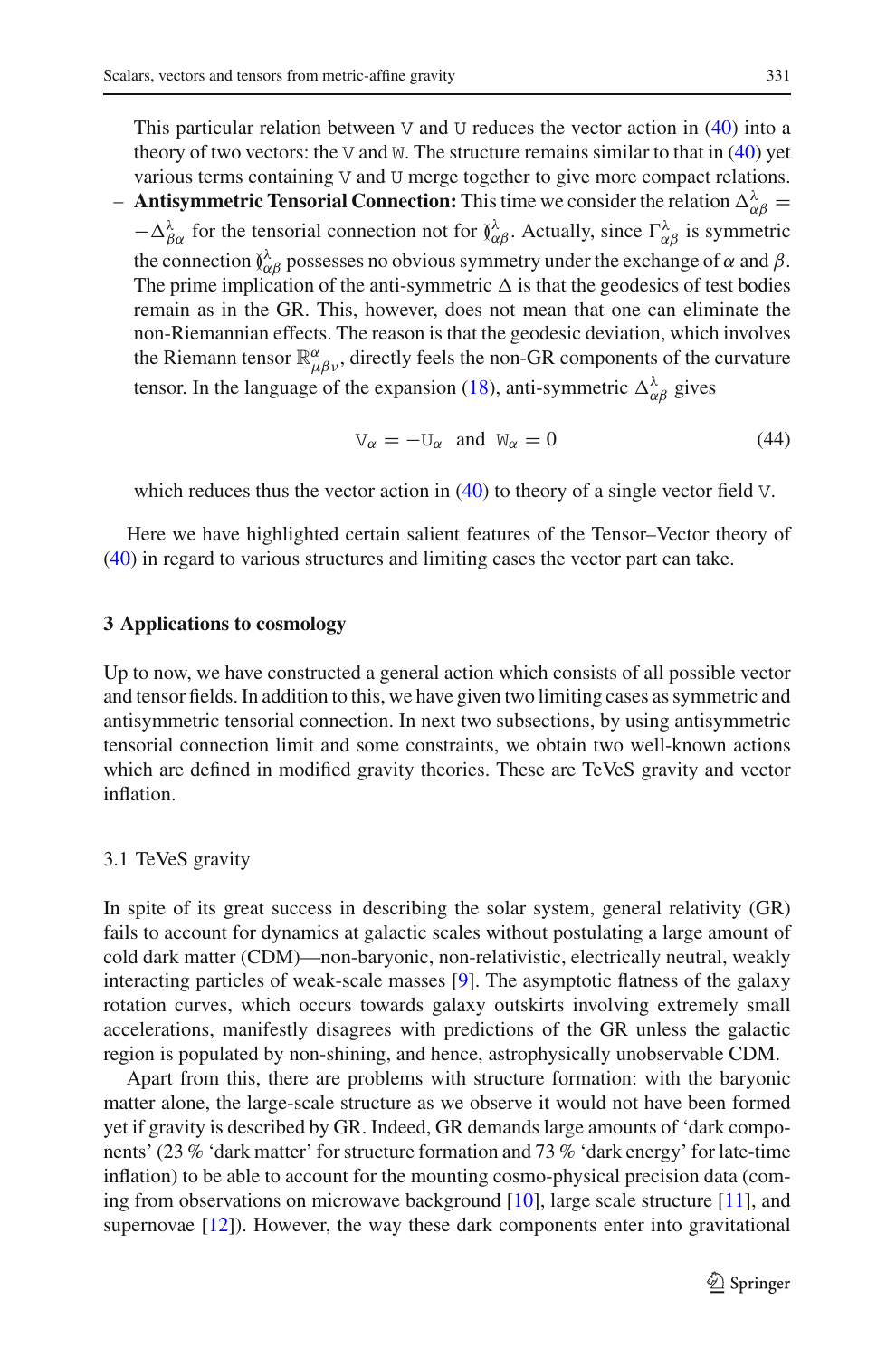field equations does not involve their origins and nature; they are treated as 'fluids' with right density and equation of state. Nevertheless, the positron excess reported by recent observations [\[13](#page-23-9)[,14](#page-23-10)] on cosmic rays, if interpreted to come from decays or annihilations of dark matter, can be taken as indirect signals of dark matter (though there are alternative arguments in favor of astrophysical sources [\[15,](#page-23-11)[16\]](#page-23-12) of positron excess).

This 'dark paradigm' necessitated by GR can in fact be evaded if an alternative description of Nature takes over at extremely small accelerations and curvatures. This is what has been postulated by Milgrom [\[17](#page-23-13)[,18](#page-23-14)], who replaced Newton's second law of motion with

$$
\mu\left(\frac{|\mathbf{a}|}{a_0}\right)\mathbf{a} = -\nabla\Phi_N\tag{45}
$$

<span id="page-13-0"></span>where  $\Phi_N$  is the gravitational potential,  $\mu(x) \rightsquigarrow 1(x)$  for  $x \gg 1(x \ll 1)$ , and  $a_0 \simeq 10^{-10}$  m/s<sup>2</sup> is an acceleration scale appropriate for galaxy outskirts [\[19\]](#page-23-15). This proposal, despite its empirical success, had to wait for the relativistic generalizations of [\[20](#page-23-16)[–23\]](#page-23-17) to become a complete, alternative theory of gravitational interactions (see also the review [\[24\]](#page-23-18)). The relativistic generalization, dubbed as tensor–vector–scalar (TeVeS) theory of gravity, involves the *geometrical* fields  $V_\mu$  and  $\phi$  in addition to the metric tensor  $g_{\mu\nu}$  such that, while the matter sector involves  $g_{\mu\nu}$  only, the gravitational sector involves

$$
\widetilde{g}_{\mu\nu} = e^{2\phi} g_{\mu\nu} - 2 \sinh(2\phi) A_{\mu} A_{\nu}
$$
\n(46)

whose action can be generalized to incorporate aether effects [\[25](#page-23-19)[–27](#page-23-20)], too. Various astrophysical and cosmological phenomena exhibit observable signatures of TeVeS [\[28](#page-23-21)[–43\]](#page-24-0).

TeVeS is essentially a bi-metrical gravitational theory where matter and gravity are distinguished by the metric fields they operate with. It is thus natural to expect a reformulation in bi-metrical language [\[44](#page-24-1)[,45](#page-24-2)] wherein certain interactions and properties follow deductively.

The material produced in the last section is general and detailed enough to have a re-look at the TeVeS gravity. In this section we will argue that TeVeS type extended gravity theories do naturally follow from the non-Riemannian theories of the form [\(37\)](#page-8-0) under the decomposition [\(18\)](#page-5-0).

– To establish contact with TeVeS gravity, it is necessary to discuss first the function μ defined in [\(45\)](#page-13-0). In relativistic formulation,  $\mu$  is a non-dynamical field in the action. Variation of the action with respect to  $\mu$  fixes 'gradient' of its potential  $dV(\mu)/d\mu$  in terms of the remaining terms in which  $\mu$  appears at least linearly. Basically,  $\mu$  must multiply the kinetic term of (scalars or vectors) so that its force  $dV(\mu)/d\mu$  is fixed in terms of the field gradient-squareds (actually the kinetic terms of the fields) in accord with the requirements of the MOND. In summary, the MOND relation [\(45\)](#page-13-0) for  $\mu$  arises from the equation of motion for  $\mu$  (to be solved via  $dV(\mu)/d\mu$  in terms of the kinetic terms of the fields in the spectrum).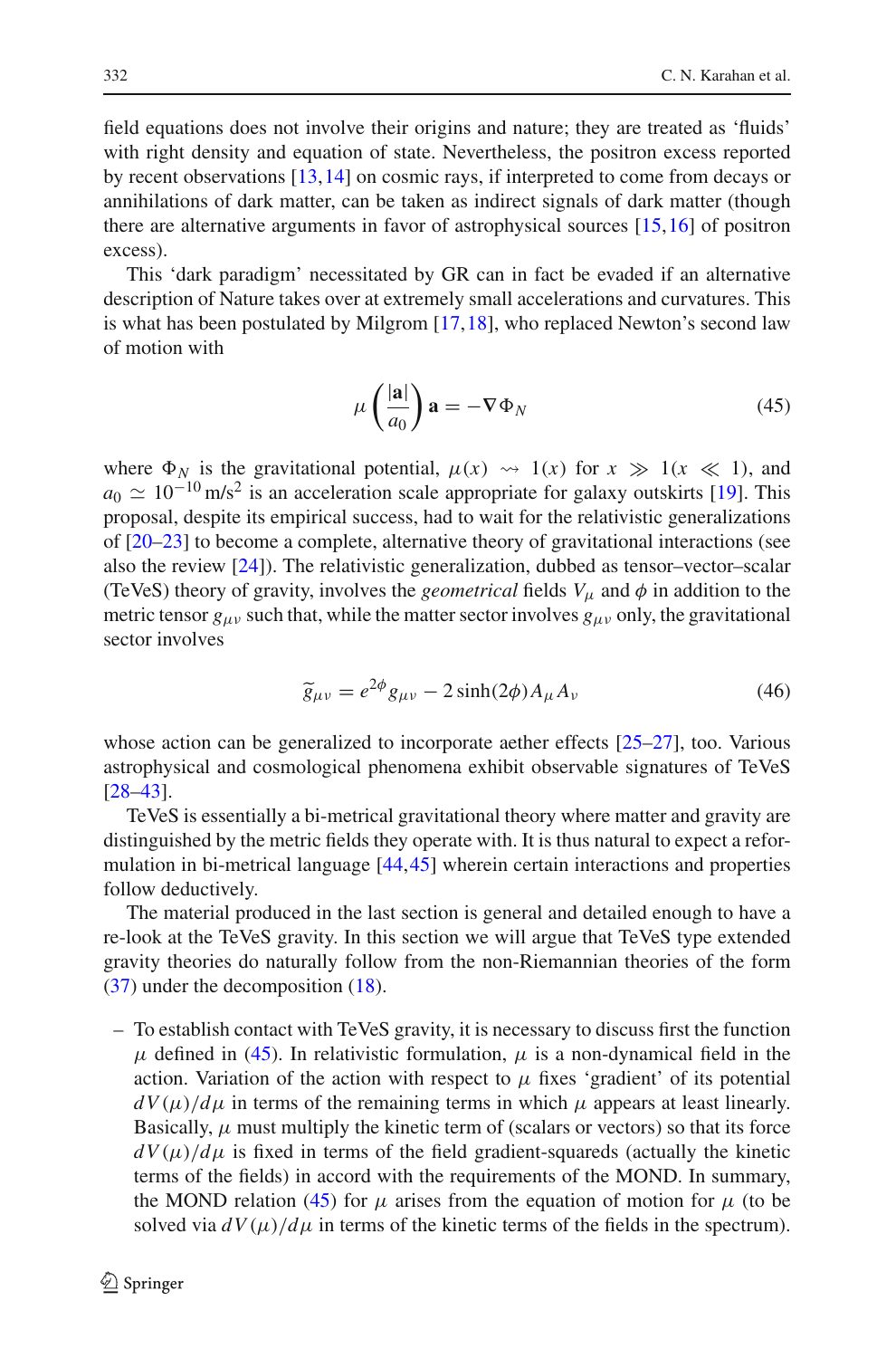The relativistic theory of  $[22,23]$  $[22,23]$  requires that  $\mu$  should be non-dynamical, that is, it should have no kinetic term. Therefore, the Lagrangian of  $\mu$  can be directly constructed from couplings in the action [\(40\)](#page-9-2). We do this as follows:

– First, we postulate that the vacuum energy density  $V_0$  in [\(36\)](#page-8-2) and [\(40\)](#page-9-2) can actually be decomposed as

$$
V_0 = V(\mu) + \Delta V \tag{47}
$$

where  $\Delta V$  is a constant additive energy density while *V* varies with  $\mu$ . At this stage  $\mu$  is a hypothetical parameter having no solid physical basis.

- We further postulate that the coefficients  $c_{VV}$ , ...,  $k_{UV}^{\alpha\beta\mu\nu}$  weighing the individual kinetic terms in the vector part of the action  $(40)$  do actually depend on the parameter  $\mu$  at least in a linear fashion. In fact, it is not necessary to make all these constants vary with  $\mu$ ; the  $\mu$  dependence of one single parameter suffices.
- Under these instructed changes for 'creating' or 'explicating' the non-dynamical field  $\mu$ , the action [\(40\)](#page-9-2) becomes essentially the Tensor–Vector theory of [\[25](#page-23-19)[–27](#page-23-20)]. This theory is obtained by eliminating the scalar field through the constraints on the biometrical theory of [\[22](#page-23-22),[23\]](#page-23-17), and is shown to be a viable replacement for cold dark matter. As an aether theory, it works as good as the model in  $[22,23]$  $[22,23]$  $[22,23]$  as far as the MOND-change of gravity is concerned. The main distinction between the theory obtained here and that of  $[25-27]$  $[25-27]$  is that the model here consists of three vectors in the most general case. If one specializes to cases like [\(43\)](#page-11-0) or [\(44\)](#page-12-1), however, the model obtained here gets closer to the aether theory of [\[25](#page-23-19)[–27](#page-23-20)], which is shown therein to be an alternative to the cold dark matter.

Consequently, the Tensor–Vector theory in [\(40\)](#page-9-2) provides a general enough framework (in terms of parameters and number of vector fields) for generating the TeVeS gravity of  $[17,18,20-24]$  $[17,18,20-24]$  $[17,18,20-24]$  $[17,18,20-24]$  $[17,18,20-24]$  through the analyses in  $[25-27]$  $[25-27]$ . It should be kept in mind that, the TeVeS gravity of [\[20](#page-23-16)[–23](#page-23-17)] is based on a biometrical theory where the geometrical sector proceeds with metric involving a scalar field, vector field and the metric field used by the matter Lagrangian. The theory in the present work, however, provides a compact approach to TeVeS gravity via the decomposition of the tensorial connection in [\(18\)](#page-5-0).

– At this point, one may wonder why we are dealing with the Tensor–Vector theory of  $[25-27]$  $[25-27]$  instead of the true TeVeS gravity of  $[20-24]$  $[20-24]$ . Actually, as we will shown below, the action [\(40\)](#page-9-2) naturally contains the true TeVeS gravity. To this end, the right question to ask concerns the vector fields themselves: Are they fundamental vector fields or composites of some other fields? They each could be of either nature. Whatever their structure, however, they must be true vectors on the spacetime manifold such that their vector property must not depend on the connections  $\oint_{\alpha\beta}^{\lambda}$  or  $\Gamma_{\alpha\beta}^{\lambda}$  or  $\Delta_{\alpha\beta}^{\lambda}$ . The reason is that the vectors themselves are just parameterizing the connection via [\(18\)](#page-5-0), and hence, their independence from the connection is required by the logical consistency of the construction. This constraint prohibits all structures but

<span id="page-14-0"></span>
$$
V_{\alpha} = a_1 V_{\alpha} + \frac{a_0}{M_{Pl}} \partial_{\alpha} \phi \tag{48}
$$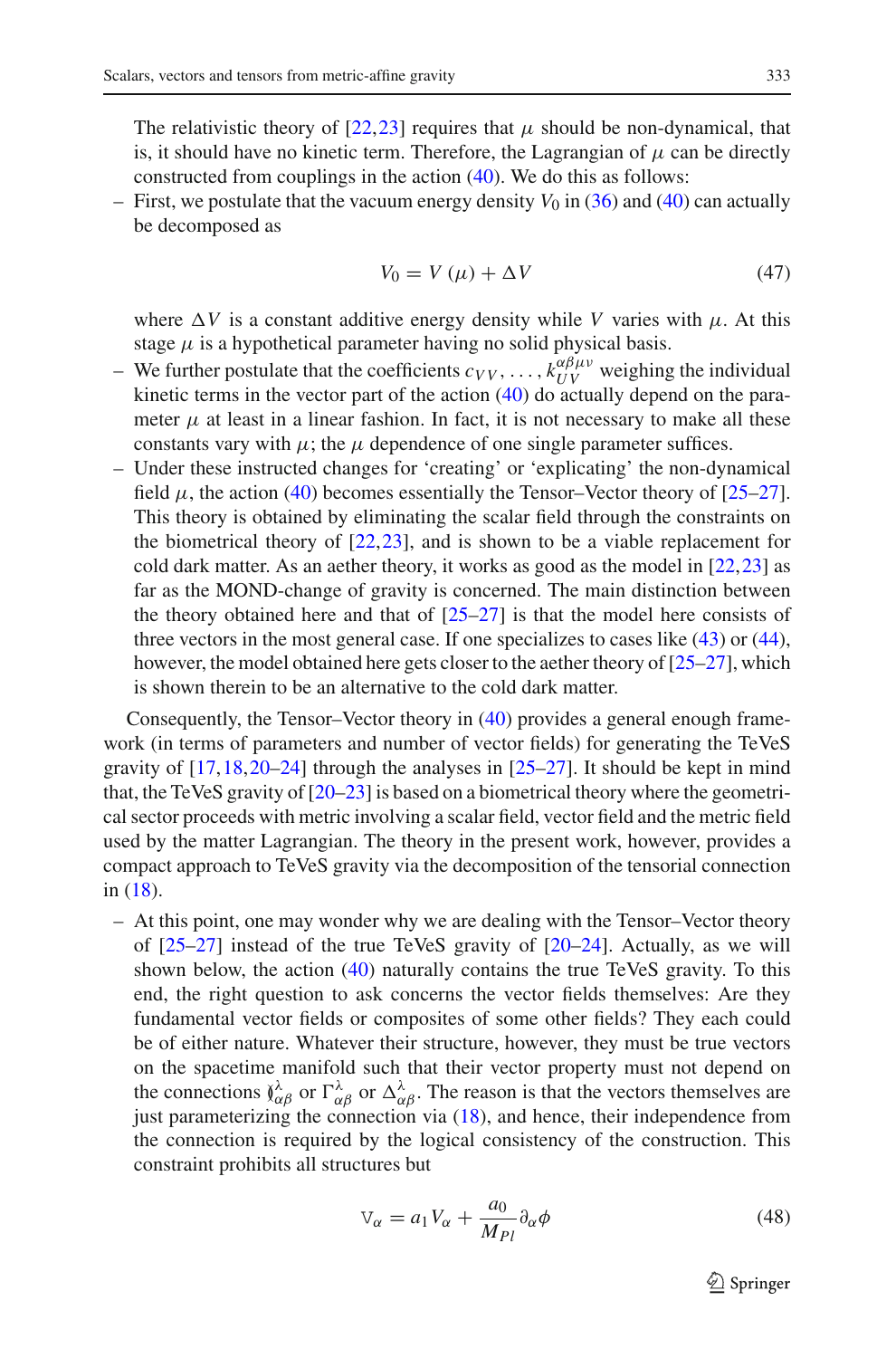where  $V_\alpha$  is a fundamental vector, and  $\phi$  is a fundamental scalar field. The vector property of  $V_\alpha$  is obvious. Why the  $\phi$ -dependent part is a vector is guaranteed by the fact that  $\nabla_{\alpha}^{(any\ connection)} \phi = \partial_{\alpha} \phi$ , and hence, it is a vector on the manifold independent of the connection; may it be  $\phi^{\lambda}_{\alpha\beta}$  or  $\Gamma^{\lambda}_{\alpha\beta}$  or some other structure. Obviously, if  $\phi$  is to be a new degree of freedom (not a scalar formed form  $V_\alpha$ itself) then it is necessary to reduce the degrees of freedom contained in  $V_\alpha$  by one unit. Any 'gauge constraint' such as  $\nabla \cdot V = 0$  proves sufficient for this purpose. Under these conditions, the expansion  $(48)$  operates on each of the vectors V, U and W with their respective scalar fields.

It is obvious that replacement of [\(48\)](#page-14-0) and similar relations for  $U_{\alpha}$  and  $W_{\alpha}$  into the vector action in [\(40\)](#page-9-2) will yield a general Tensor–Vector–Scalar theory of gravity. The main difference from  $[20-24]$  $[20-24]$  will be the number of vectors and scalars in the theory. The difference will be the dependence of the action on the scalars: Only the gradients of scalars are involved. The scalars themselves do not enter the action. Nevertheless, one arrives at a Tensor–Vector–Scalar theory of gravity, and the theory is parametrically and dynamically wide enough to cover the standard TeVeS gravity.

<span id="page-15-0"></span>– As a concrete case study, here we shall discuss the reduced theory after imposing the condition  $(44)$ . The action  $(40)$  reduces to

$$
I = \int d^4x \sqrt{-g} \left\{ \frac{1}{2} M_{Pl}^2 R + \mathcal{L}_m (g, \check{\mathbf{y}}, \psi) - V_0 \right. \left. + \bar{c}_{VV} V^{(-)\alpha\beta} V_{\alpha\beta}^{(-)} + V_{\alpha\beta}^{(+)} \bar{K}_{VV}^{\alpha\beta\mu\nu} V_{\mu\nu}^{(+)} \right. \left. + \frac{1}{2} M_{Pl}^2 \bar{a}_{VV} V^{\alpha} V_{\alpha} \right\}
$$
\n(49)

where the terms involving V and U in  $(40)$  combine to form the over-lined coefficients in here. The terms involving  $W$  in [\(40\)](#page-9-2) are all nullified in accord with [\(44\)](#page-12-1). For instance, one directly finds

$$
\overline{a}_{VV} = \frac{1}{3} + 8c_S + 2c_Q + 8c_{QS}
$$
 (50)

form  $(42)$ . The reduced theory in  $(49)$  is precisely the one in  $[25-27]$  $[25-27]$  except for the absence of quartic-in-V terms. The couplings in and dynamics of the two theories can be matched via the terms involved in two cases. This situation becomes especially clear after using  $V^{\alpha}V_{\alpha} = -1$  in the tensor-vector theory of [\[25](#page-23-19)[–27](#page-23-20)]. Now, it is time to analyze [\(49\)](#page-15-0) under the decomposition [\(48\)](#page-14-0). One finds

<span id="page-15-1"></span>
$$
I = \int d^4x \sqrt{-g} \left\{ \frac{1}{2} M_{Pl}^2 R + \mathcal{L}_m (g, \hat{\mathbf{y}}, \psi) - V_0 \right. \\ + \left. a_1^2 \overline{c}_{VV} V^{(-)\alpha\beta} V_{\alpha\beta}^{(-)} + a_1^2 V_{\alpha\beta}^{(+)} \overline{k}_{VV}^{\alpha\beta\mu\nu} V_{\mu\nu}^{(+)} \right. \\ + \left. \frac{1}{2} M_{Pl}^2 a_1^2 \overline{a}_{VV} V^{\alpha} V_{\alpha} + M_{Pl} a_1 a_0 \overline{a}_{VV} V^{\alpha} \partial_{\alpha} \phi \right\}
$$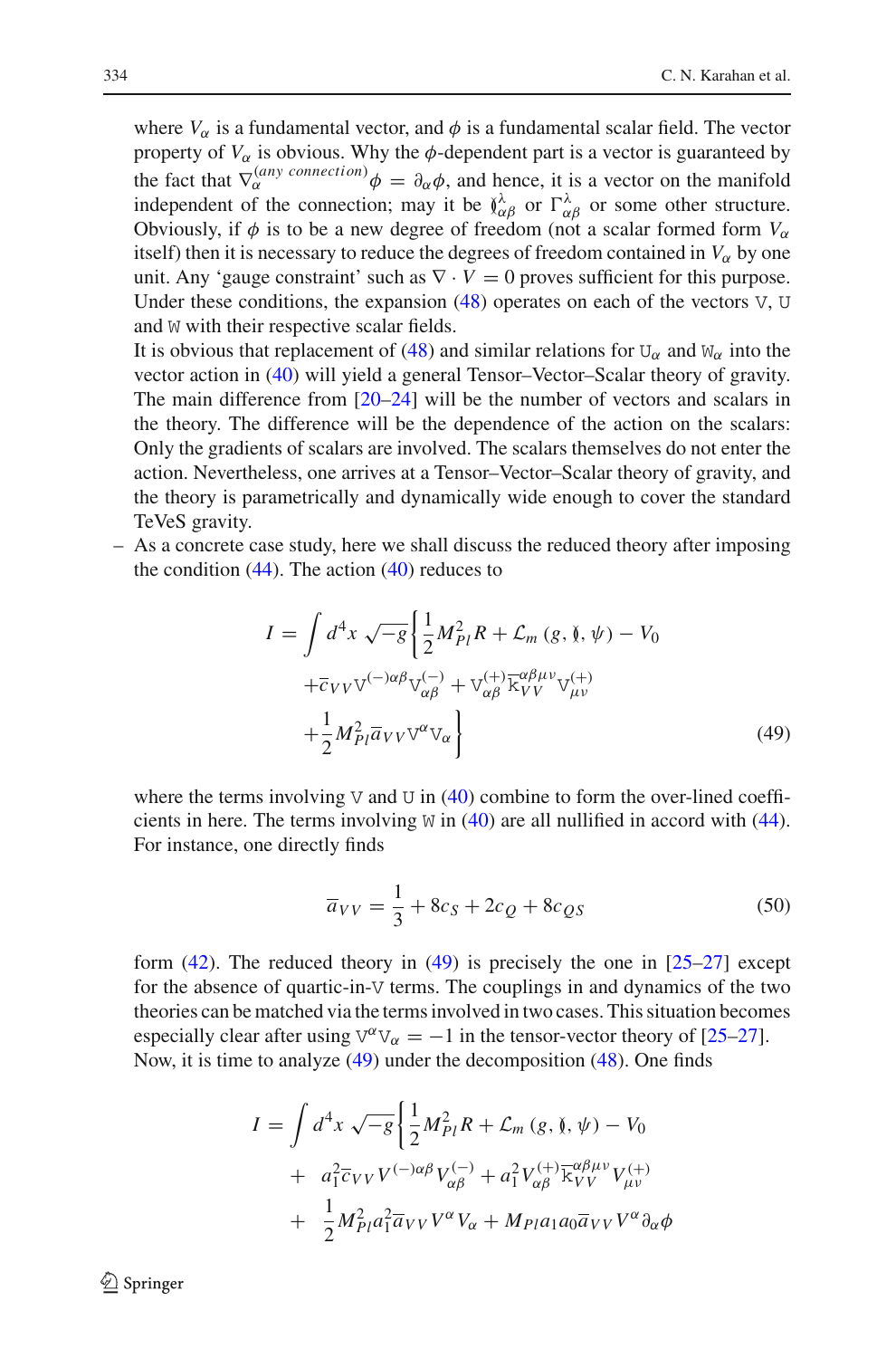$$
+a_0^2 \overline{a}_{VV} \partial^{\alpha} \phi \partial_{\alpha} \phi + \mathcal{O}\left(\frac{1}{M_{Pl}}\right) \Bigg\}
$$
 (51)

from which it is seen that setting  $V_0 \equiv V(\mu) + \Delta V$  and  $a_0 = \bar{a}_0 \mu$  essentially suffices to reproduce the results of TeVeS gravity  $[22-24]$  $[22-24]$ . Setting  $V^{\alpha}V_{\alpha} = -1$ as a constraint on the vector field, the mass term of  $V^{\alpha}$  in [\(51\)](#page-15-1) just adds up to the vacuum energy  $V_0$ .

Before closing this section we comment on MOND. The MOND theory (or its relativistic realization TeVeS) has been put forth as an alternative to the Dark Matter paradigm. As for any model, there are phenomena for which TeVeS cannot give a satisfactory explanation. Indeed, while it can explain flat rotation curves with no need to Dark Matter, it has phenomenological shortcomings related to explanations of the other DM evidences such as bullet cluster. Nevertheless, like the dark matter paradigm all these models are under theoretical and experimental investigation, and one can find better realizations in terms of various constraints. The non-Riemannian origin we discuss is not special to TeVeS or any other specific modeling; it holds in general and its parameter space can be constrained by astrophysical observations or collider experiments.

#### 3.2 Vector inflation

According to the standart big bang cosmology, which is defined by using Friedmann– Robertson–Walker (FRW) metric, universe is homogeneous and isotropic on large scales [\[46,](#page-24-3)[47\]](#page-24-4). In addition to this, observations of Hubble in redshifts of galaxies shows that universe is expanding. To understand dynamical properties of expansion, the solutions of Einstein equation for FRW metric are required. Combination of these solutions is given by

$$
\frac{\ddot{a}}{a} = -\frac{4\pi}{3M_{pl}^2}(\rho + 3p) \tag{52}
$$

<span id="page-16-0"></span>as  $\rho$  implies energy density and  $p$  is pressure and  $a$  is scale factor. In the light of Eq. [\(52\)](#page-16-0) one can think that universe expands by decelerating in case of  $(\rho + 3p) > 0$ . However, this deceleration doesn't solve some problem of standart big bang cosmology such as flatness, horizon and so on. To solve these problems, accelerated expansion of universe in early stage is treated instead of decelerated one i.e ( $\rho + 3p$ ) < 0 and this type of expansion is called "inflation". Inflation is generally driven by scalar fields to prevent anisotropy occurred in higher spin fields [\[48\]](#page-24-5). However, scalar inflation models have fine-tuning problem and also scalar bosons which is base of these models aren't observed by experiments [\[49\]](#page-24-6). Therefore, vector inflation model is considered instead of scalar inflation model. [\[50](#page-24-7),[51](#page-24-8)] Also p-forms inflation model is also considered in literature [\[52](#page-24-9)].

Vector inflation was firstly proposed in [\[50](#page-24-7)] by using spacelike vector fields. In Ford's paper vector fields gave anisotropic solution of inflation. So, instead of spacelike vector fields, it was shown that timelike vector fields under some constraints of vector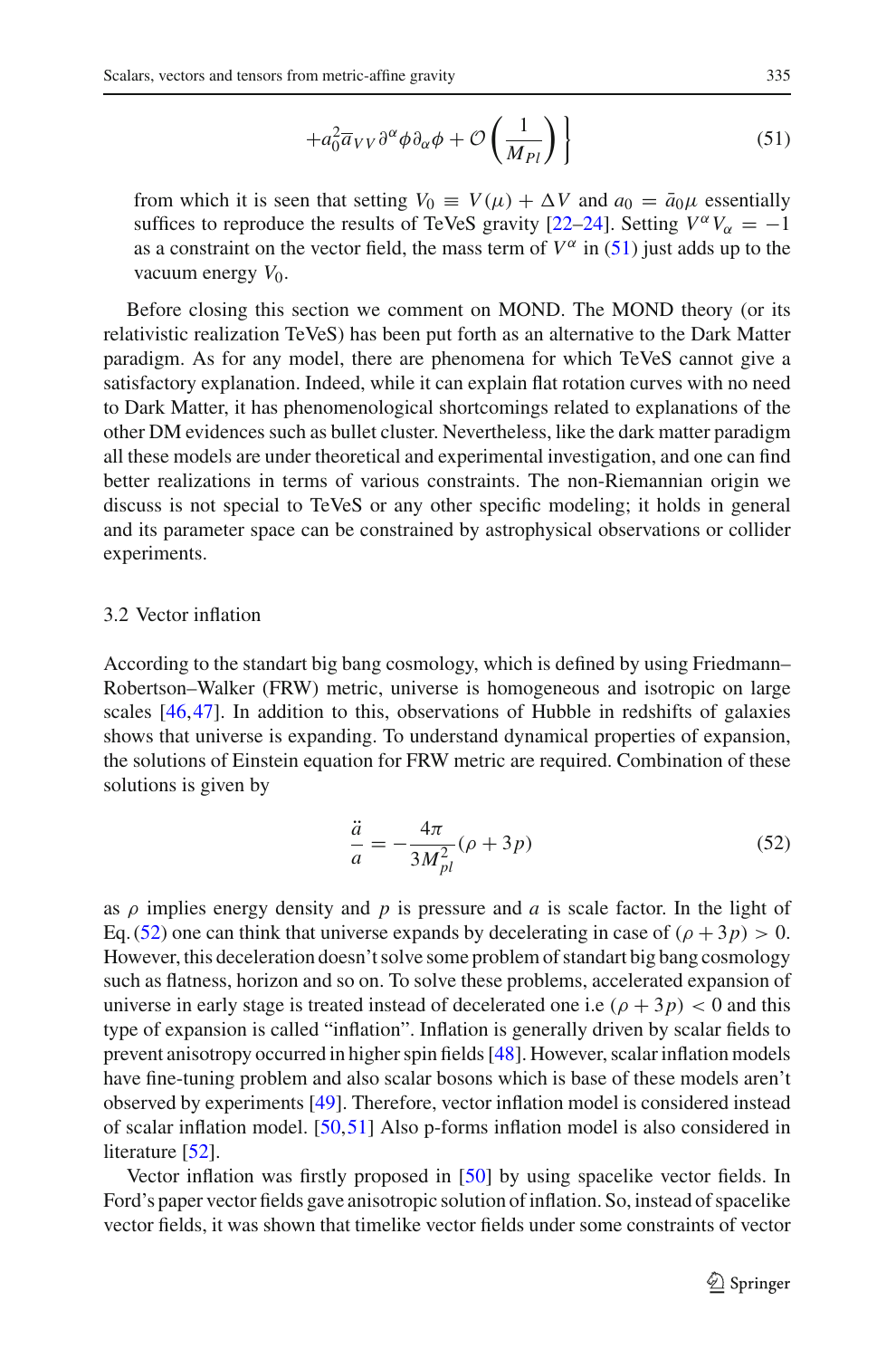field potential give rise to desired inflationary expansion [\[53](#page-24-10)[–55\]](#page-24-11). The other problems vector fields have can be solved by using a triplet of mutually orthogonal vector fields and non- minimally coupling.

In this section, we show that after a regularization , the action  $(40)$  obtained by using the anti-symmetric connection constraint give the same action in [\[53](#page-24-10)[–55](#page-24-11)] which is most general action of vector inflation theory.

Combining the abelian and non-abelian part of vector field and defining new dimensionless coefficients lead to the action (leaving aside the matter sector):

$$
I = \int d^4x \sqrt{-g} \left\{ \frac{1}{2} M_{Pl}^2 R + \frac{1}{2} \kappa^{\alpha \beta \mu \nu} \nabla_\alpha V_\beta \nabla_\mu V_\nu + V(\xi) \right\}
$$
(53)

where

$$
V(\xi) = \frac{1}{2} M_{Pl}^2 \overline{a}_{VV} V^{\alpha} V_{\alpha}
$$
 (54)

and

$$
\kappa^{\alpha\beta\mu\nu} = \kappa_1 g^{\alpha\beta} g^{\mu\nu} + \kappa_2 g^{\alpha\mu} g^{\beta\nu} + \kappa_3 g^{\alpha\nu} g^{\beta\mu} \tag{55}
$$

 $\xi = V^{\alpha}V_{\alpha}$ , and  $\kappa_1, \kappa_2, \kappa_3$  are random coefficients coming from general action.

$$
\kappa_1 = \frac{44}{18} c'_Q,
$$
  
\n
$$
\kappa_2 = \frac{8c'_s + 2c'_Q}{18},
$$
  
\n
$$
\kappa_3 = \frac{2c'_Q - 8c'_s}{18}
$$
\n(56)

Assigning suitable values (by excluding ones leading to linear instabilities or negative-energy ghosts) to these coefficients reproduce the same results with the action of general vector inflation in [\[53](#page-24-10)[–55\]](#page-24-11).

# <span id="page-17-0"></span>**4 Conclusion**

Metric-affine gravity generalizes the GR by accommodating an affine connection that extends the Levi–Civita connection. The tensorial part of the connection, under general conditions, can be decomposed into three independent vector fields (and a fundamental rank (1,2) tensor field, if any) which can be fundamental fields or gradients of some scalar fields. By this way the vector, scalar and tensor fields come into play when the metric-affine action is decomposed accordingly. The resulting theory is rather general. By imposing judicious constraints, theory can be reduced to more familiar ones like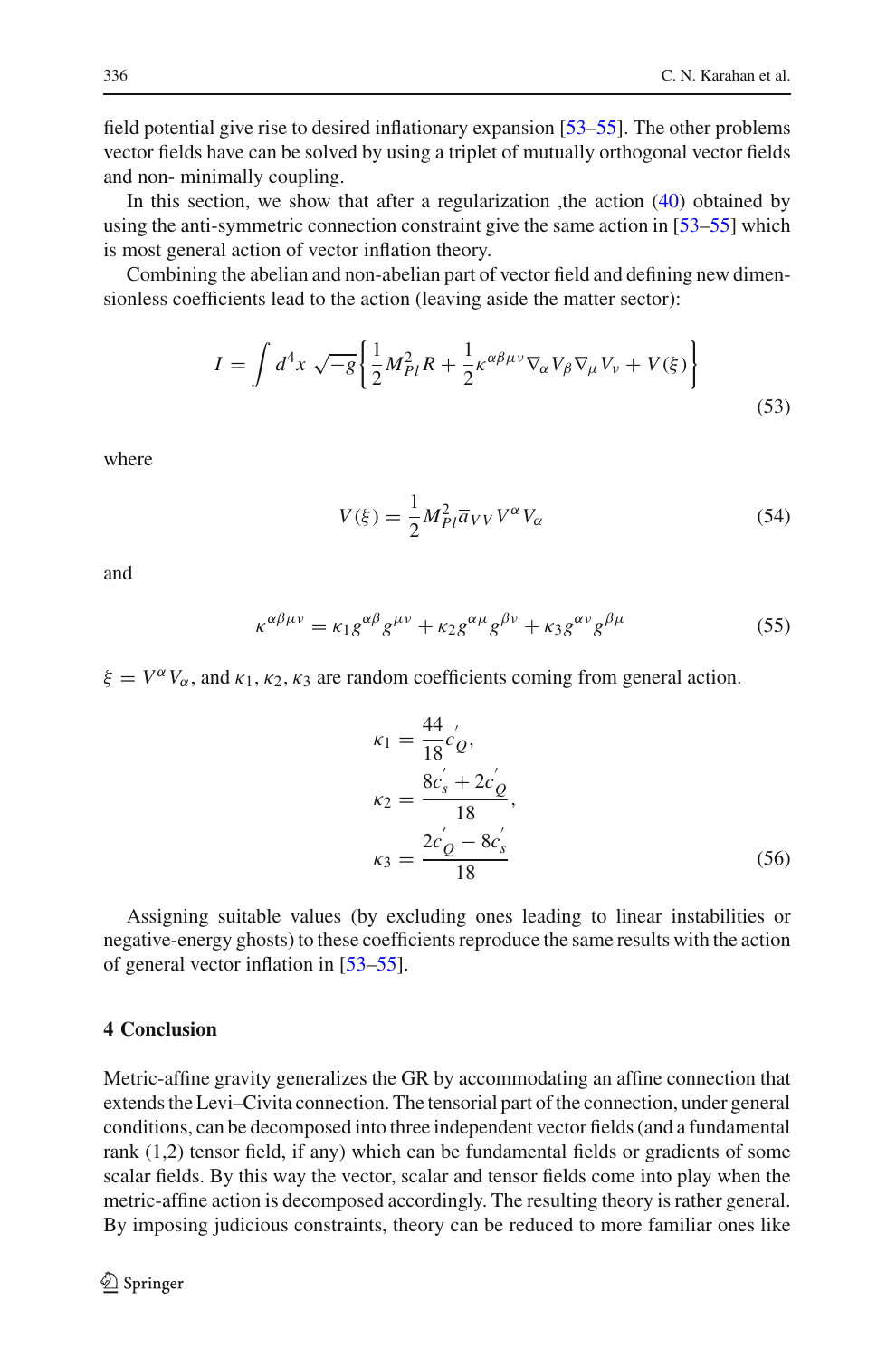TeVeS gravity, vector inflation or aether-like models, in general. In the text we have given a detailed discussion of the TeVeS gravity and vector inflation.

From this work, one concludes that metric-affine gravity is rich enough to supply various vector and scalar fields needed in cosmological phenomena. Analyses of various effects may lead to a standard model of metric-affine gravity.

**Acknowledgments** C. N. K. thanks Glenn Starkman and Fred Adams for their comments, criticisms and suggestions. A. A. thanks Selin Soysal for discussions. We would like to thank V. Vitagliano and very conscientious referees for their useful comments and suggestions.

## **Appendix A: Contraction tensors**

Contraction of tensors becomes a tedious operation as their rank becomes larger and larger. Already at the rank-3 level, there arise various possibilities in contracting the indices. Indeed, if one defines

$$
\mathbb{A} \bullet \mathbb{B} \equiv \mathbb{A}^{\lambda}_{\alpha\beta} \, \mathbb{E}^{\alpha\beta\mu\nu}_{\lambda\rho} \mathbb{B}^{\rho}_{\mu\nu} \tag{57}
$$

<span id="page-18-0"></span>the contraction tensor  $\Xi_{\lambda\rho}^{\alpha\beta\mu\nu}$  is found to have the most general form

$$
\Xi_{\lambda\rho}^{\alpha\beta\mu\nu} = g_{\lambda\rho} \left( g^{\alpha\beta} g^{\mu\nu} \oplus g^{\alpha\mu} g^{\beta\nu} \oplus g^{\alpha\nu} g^{\beta\mu} \right) \n\oplus \delta_{\lambda}^{\alpha} \left( g^{\beta\nu} \delta_{\rho}^{\mu} \oplus g^{\beta\mu} \delta_{\rho}^{\nu} \oplus g^{\mu\nu} \delta_{\rho}^{\beta} \right) \n\oplus \delta_{\lambda}^{\beta} \left( g^{\alpha\nu} \delta_{\rho}^{\mu} \oplus g^{\alpha\mu} \delta_{\rho}^{\nu} \oplus g^{\mu\nu} \delta_{\rho}^{\alpha} \right) \n\oplus \delta_{\lambda}^{\mu} \left( g^{\beta\nu} \delta_{\rho}^{\alpha} \oplus g^{\alpha\beta} \delta_{\rho}^{\nu} \oplus g^{\alpha\nu} \delta_{\rho}^{\beta} \right) \n\oplus \delta_{\lambda}^{\nu} \left( g^{\beta\mu} \delta_{\rho}^{\alpha} \oplus g^{\alpha\beta} \delta_{\rho}^{\mu} \oplus g^{\alpha\mu} \delta_{\rho}^{\beta} \right)
$$
\n(58)

where  $\oplus$  implies + or  $-$  depending on whether symmetric or antisymmetric combinations of the indices are involved. Clearly,  $\oplus$  also contains the appropriate symmetry factors.

<span id="page-18-1"></span>As an example, let us take  $\mathbb{B}_{\mu\nu}^{\rho} = \mathbb{S}_{\mu\nu}^{\rho}$  which is antisymmetric in  $(\mu, \nu)$ . In this case, when contracting  $\mathbb{S}_{\mu\nu}^{\rho}$  with  $\mathbb{E}_{\lambda\rho}^{\alpha\beta\mu\nu}$  only the anti-symmetric part of  $\mathbb{E}_{\lambda\rho}^{\alpha\beta\mu\nu}$  in  $(\mu, \nu)$ matters. In other words, when  $\mathbb{B}_{\mu\nu}^{\rho} = \mathbb{S}_{\mu\nu}^{\rho}$  we consider only

$$
\Xi_{\lambda\rho}^{\alpha\beta[\mu\nu]} = \frac{1}{2} \Bigg[ g_{\lambda\rho} \left( g^{\alpha\mu} g^{\beta\nu} - g^{\alpha\nu} g^{\beta\mu} \right) \n\oplus \delta_{\lambda}^{\alpha} \left( g^{\beta\nu} \delta_{\rho}^{\mu} - g^{\beta\mu} \delta_{\rho}^{\nu} \right) \n\oplus \delta_{\lambda}^{\beta} \left( g^{\alpha\nu} \delta_{\rho}^{\mu} - g^{\alpha\mu} \delta_{\rho}^{\nu} \right) \n\oplus \Big[ \delta_{\lambda}^{\mu} \left( g^{\beta\nu} \delta_{\rho}^{\alpha} \oplus g^{\alpha\beta} \delta_{\rho}^{\nu} \oplus g^{\alpha\nu} \delta_{\rho}^{\beta} \right) \n- \delta_{\lambda}^{\nu} \left( g^{\beta\mu} \delta_{\rho}^{\alpha} \oplus g^{\alpha\beta} \delta_{\rho}^{\mu} \oplus g^{\alpha\mu} \delta_{\rho}^{\beta} \right) \Bigg]
$$
\n(59)

which is anti-symmetric in  $(\mu, \nu)$ .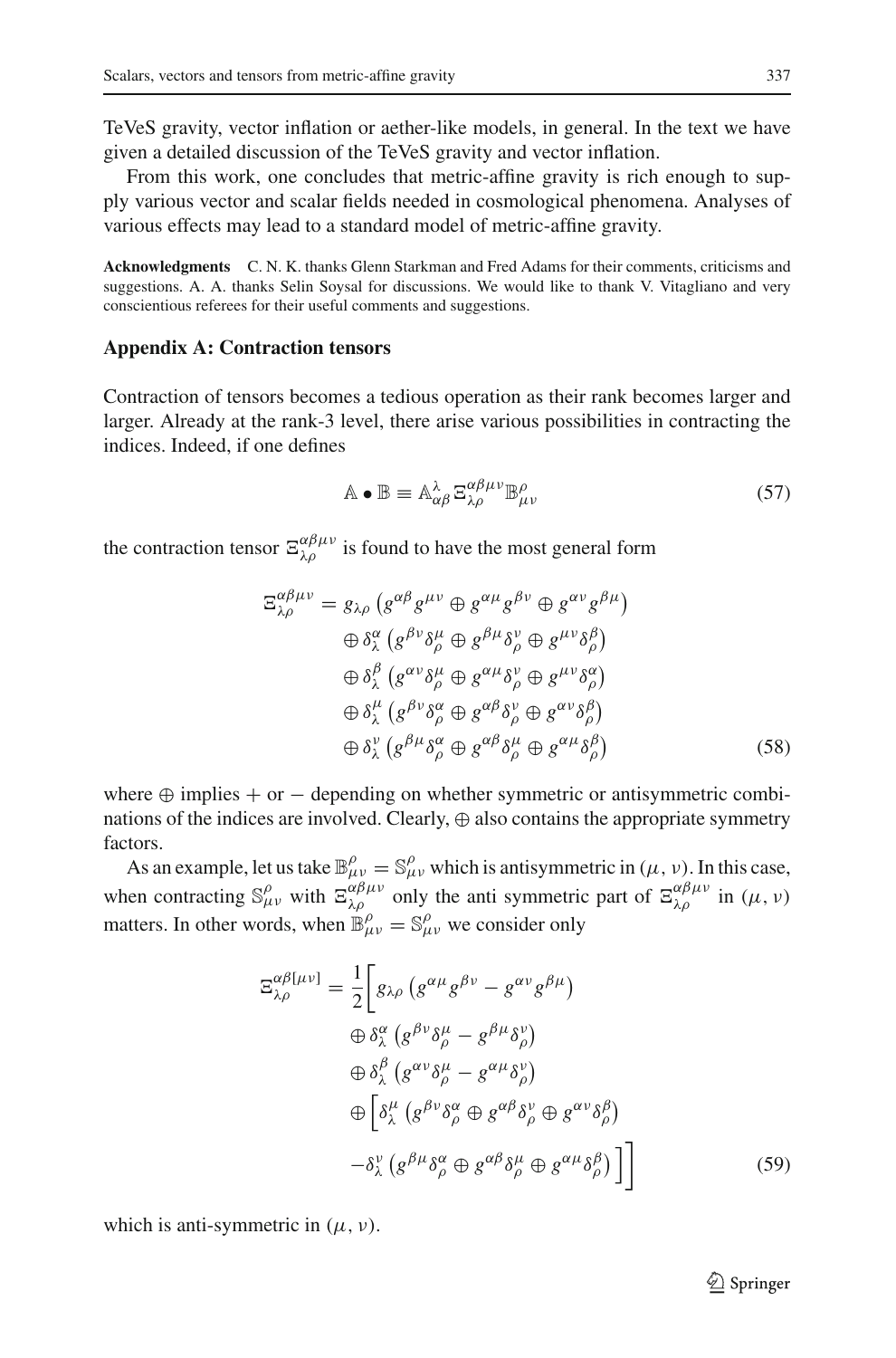If  $A^{\lambda}_{\alpha\beta}$  in [\(57\)](#page-18-0) is antisymmetric in  $(\alpha, \beta)$  then we consider antisymmetric part of [\(59\)](#page-18-1).

$$
\Xi_{\lambda\rho}^{[\alpha\beta][\mu\nu]} = \frac{1}{4} \Big[ \delta^{\alpha}_{\lambda} \left( g^{\beta\nu} \delta^{\mu}_{\rho} - g^{\beta\mu} \delta^{\nu}_{\rho} \right) - \delta^{\beta}_{\lambda} \left( g^{\alpha\nu} \delta^{\mu}_{\rho} - g^{\alpha\mu} \delta^{\nu}_{\rho} \right) \Big] + \frac{1}{4} \Big[ \delta^{\mu}_{\lambda} \left( g^{\beta\nu} \delta^{\alpha}_{\rho} - g^{\alpha\nu} \delta^{\beta}_{\rho} \right) - \delta^{\nu}_{\lambda} \left( g^{\beta\mu} \delta^{\alpha}_{\rho} - g^{\alpha\mu} \delta^{\beta}_{\rho} \right) \Big] + \frac{1}{2} g_{\lambda\rho} \left( g^{\alpha\mu} g^{\beta\nu} - g^{\alpha\nu} g^{\beta\mu} \right)
$$
(60)

For instance,  $\mathbb{S} \cdot \mathbb{S}$  will be computed by using this contraction tensor.

However, if  $\mathbb{A}^{\lambda}_{\alpha\beta}$  in [\(57\)](#page-18-0) is symmetric in  $(\alpha, \beta)$  then we have to consider symmetric part of  $(59)$ .

$$
\Xi_{\lambda\rho}^{(\alpha\beta)[\mu\nu]} = \frac{1}{4} \Big[ \delta^{\alpha}_{\lambda} \left( g^{\beta\nu} \delta^{\mu}_{\rho} - g^{\beta\mu} \delta^{\nu}_{\rho} \right) + \delta^{\beta}_{\lambda} \left( g^{\alpha\nu} \delta^{\mu}_{\rho} - g^{\alpha\mu} \delta^{\nu}_{\rho} \right) \Big] + \frac{1}{4} \Big[ \delta^{\mu}_{\lambda} \left( g^{\beta\nu} \delta^{\alpha}_{\rho} + g^{\alpha\nu} \delta^{\beta}_{\rho} \right) - \delta^{\nu}_{\lambda} \left( g^{\beta\mu} \delta^{\alpha}_{\rho} + g^{\alpha\mu} \delta^{\beta}_{\rho} \right) \Big] + \frac{1}{2} g^{\alpha\beta} \left( \delta^{\mu}_{\lambda} \delta^{\nu}_{\rho} - \delta^{\nu}_{\lambda} \delta^{\mu}_{\rho} \right)
$$
(61)

For instance, Q•S should be computed by using this contraction tensor. In computing

 $\mathbb{Q} \bullet \mathbb{Q}$  we should symmetrize in both  $(\mu, \nu)$  and  $(\alpha, \beta)$ . Then contraction tensor of  $\mathbb{Q} \bullet \mathbb{Q}$  is given

$$
\Xi_{\lambda\rho}^{(\alpha\beta)(\mu\nu)} = g^{\alpha\beta} g^{\mu\nu} g_{\lambda\rho} + \frac{1}{2} \Big[ g_{\lambda\rho} \left( g^{\alpha\mu} g^{\beta\nu} + g^{\alpha\nu} g^{\beta\mu} \right) \n+ g^{\mu\nu} \left( \delta^{\alpha}_{\lambda} \delta^{\beta}_{\rho} + \delta^{\beta}_{\lambda} \delta^{\alpha}_{\rho} \right) + g^{\alpha\beta} \left( \delta^{\mu}_{\lambda} \delta^{\nu}_{\rho} + \delta^{\nu}_{\lambda} \delta^{\mu}_{\rho} \right) \Big] \n+ \frac{1}{4} \Big[ \delta^{\alpha}_{\lambda} \left( g^{\beta\nu} \delta^{\mu}_{\rho} + g^{\beta\mu} \delta^{\nu}_{\rho} \right) + \delta^{\beta}_{\lambda} \left( g^{\alpha\nu} \delta^{\mu}_{\rho} + g^{\alpha\mu} \delta^{\nu}_{\rho} \right) \Big] \n+ \frac{1}{4} \Big[ \delta^{\mu}_{\lambda} \left( g^{\beta\nu} \delta^{\alpha}_{\rho} + g^{\alpha\nu} \delta^{\beta}_{\rho} \right) + \delta^{\nu}_{\lambda} \left( g^{\beta\mu} \delta^{\alpha}_{\rho} + g^{\alpha\mu} \delta^{\beta}_{\rho} \right) \Big] \tag{62}
$$

In addition to these, one can compute contraction of divergence of tensors as

$$
\nabla^{\check{\theta}} A \bullet \nabla^{\check{\theta}} B = \nabla^{\check{\theta}}_{\lambda} A^{\lambda}_{\alpha\beta} \, \Xi^{\alpha\beta\mu\nu} \nabla^{\check{\theta}}_{\rho} B^{\rho}_{\mu\nu} \tag{63}
$$

 $E^{\alpha\beta\mu\nu}$  is contraction tensor and defined in general form as

$$
\Xi^{\alpha\beta\mu\nu} = g^{\alpha\beta}g^{\mu\nu} \oplus g^{\alpha\mu}g^{\beta\nu} \oplus g^{\alpha\nu}g^{\beta\mu} \tag{64}
$$

If A is symmetric in  $(\alpha, \beta)$  and B is symmetric in  $(\mu, \nu)$  contraction tensor takes the form

$$
\Xi^{(\alpha\beta)(\mu\nu)} = g^{\alpha\beta}g^{\mu\nu} + \frac{1}{2}\left(g^{\alpha\mu}g^{\beta\nu} + g^{\alpha\nu}g^{\beta\mu}\right)
$$
(65)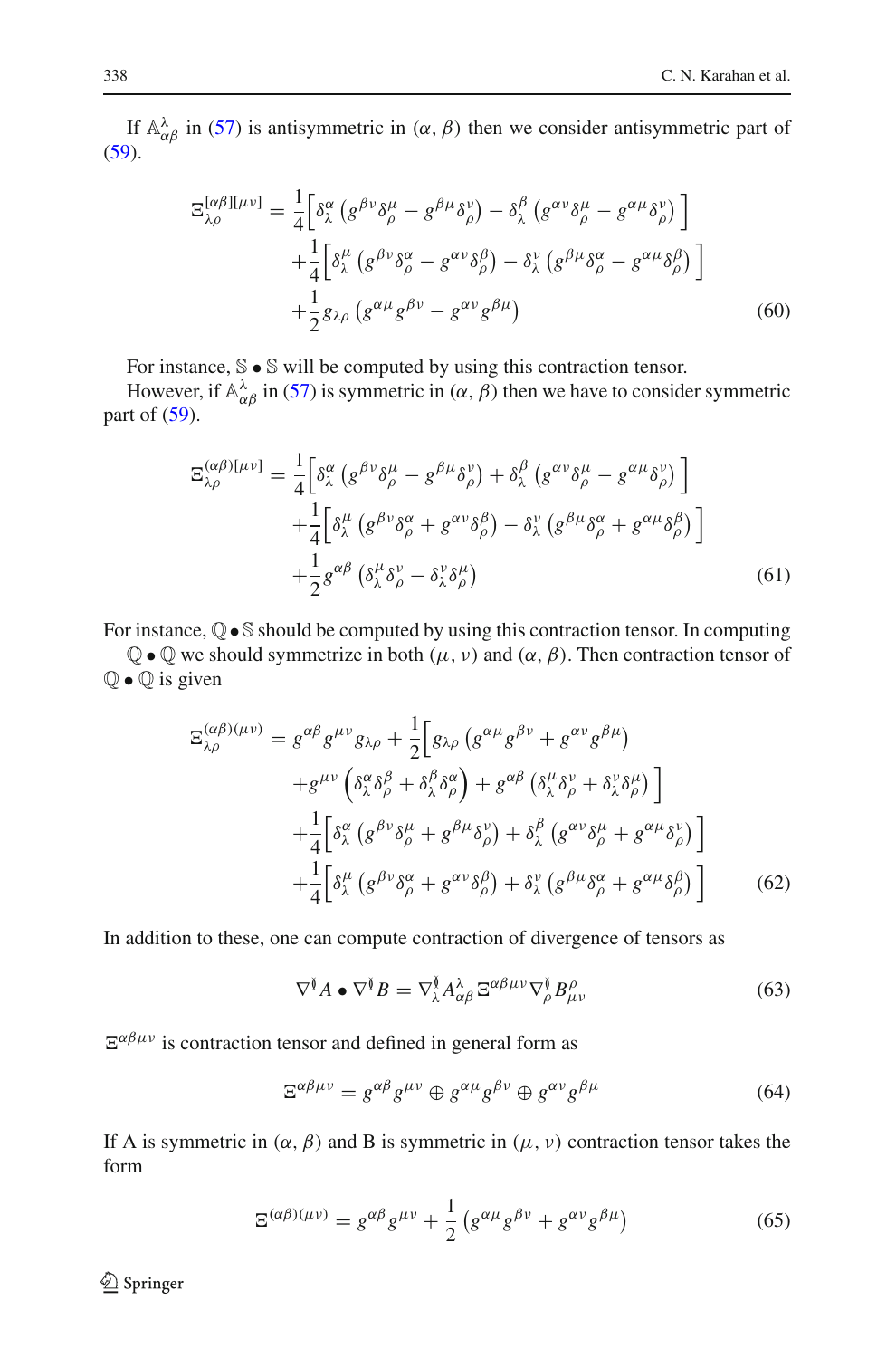this contraction tensor can be used to compute  $\nabla \mathbb{Q} \cdot \nabla \mathbb{Q}$  because  $\mathbb{Q}$  is symmetric in  $(\alpha\beta)$ . To compute  $\nabla$ S •  $\nabla$ S, one needs contraction tensor which is antisymmetric both couple of indices.So,

$$
\Xi^{[\alpha\beta][\mu\nu]} = \frac{1}{2} \left( g^{\alpha\mu} g^{\beta\nu} - g^{\alpha\nu} g^{\beta\mu} \right) \tag{66}
$$

If one writes contraction tensor of  $\nabla$  $\mathbb{Q}$  •  $\nabla$ S, finds it as

$$
\Xi^{(\alpha\beta)[\mu\nu]} = 0\tag{67}
$$

#### **Appendix B: Positive-definite mass matrix**

In the text, we mentioned that for a stable theory, each of the three eigenvalues must individually be positive. This leads to non-trivial constraints on the coefficients in [\(42\)](#page-10-1). In this appendix we shall discuss certain related details. The eigenvalues of [\(41\)](#page-10-0) follow from the cubic algebraic equation

$$
-\lambda^3 + b\lambda^2 + c\lambda + d = 0\tag{68}
$$

<span id="page-20-0"></span>where

$$
b = a_{VV} + a_{UU} + a_{WW}
$$
  
\n
$$
c = -a_{VV}a_{UU} - a_{VV}a_{WW} - a_{UU}a_{WW} + a_{UW}^2 + a_{VU}^2 + a_{VW}^2
$$
  
\n
$$
d = a_{VV}a_{UU}a_{WW} + 2a_{VU}a_{UW}a_{VW} - a_{UW}^2a_{VV} - a_{VW}^2a_{UU} - a_{VU}^2a_{WW}.
$$
 (69)

The roots of [\(68\)](#page-20-0) must each be non-negative for guaranteeing absence of instabilities. The analytic expressions for roots are well-known. However, the constraint equations they lead to are too complicated to achieve specific statements about the elements of the mass matrix [\(41\)](#page-10-0). Nevertheless, in a given specific problem, one can determine the allowed ranges for  $a_{VV}$ , ...,  $a_{UW}$  at least numerically,

As an algebraically simpler case to exemplify, one can focus on the special case of vanishing discriminant, that is, one considers

$$
\Delta = 18abcd - 4b^3d + b^2c^2 - 4ac^3 - 27a^2d^2 \tag{70}
$$

so that only two independent eigenvalues are left. Indeed, one has

$$
\lambda_1 = -\frac{b}{3a} - \frac{2}{3a} \sqrt[3]{\frac{1}{2} [2b^3 - 9abc + 27a^2 d]}
$$
\n(71)

and

$$
\lambda_2 = -\frac{b}{3a} + \frac{1}{3a} \sqrt[3]{\frac{1}{2} [2b^3 - 9abc + 27a^2 d]}.
$$
 (72)

 $\mathcal{D}$  Springer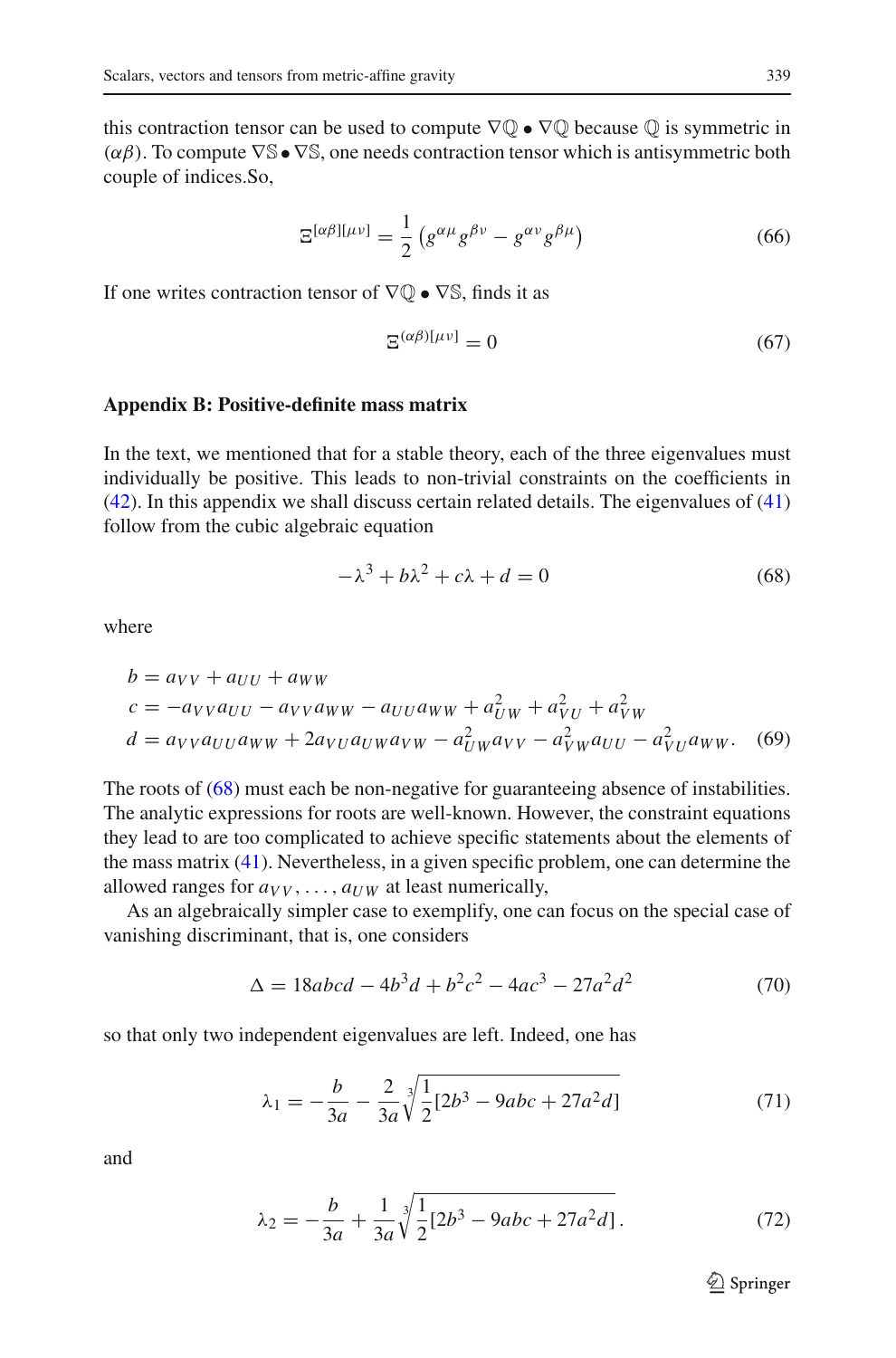For positive-definite mass matrix,  $\lambda_1$  and  $\lambda_2$  must each be positive:

$$
\lambda_1 > 0 \Rightarrow -\frac{b}{2} < \sqrt[3]{\frac{1}{2} [2b^3 - 9abc + 27a^2d]}
$$
 (73)

and

$$
\lambda_2 > 0 \Rightarrow b > \sqrt[3]{\frac{1}{2}[2b^3 - 9abc + 27a^2d]}.
$$
 (74)

These two constraints lead one at once to the bound

$$
-\frac{b}{2} < \sqrt[3]{\frac{1}{2}[2b^3 - 9abc + 27a^2d]} < b. \tag{75}
$$

Similar bounds can be derived for general as well as special cases [\[8](#page-23-4)]. In general, constraints on various coefficients become more suggestive in some physically relevant special cases. We here thus exemplify two such cases: symmetric and antisymmetric connections.

1. Symmetric Connection :  $\check{\theta}^{\lambda}_{\alpha\beta} = \check{\theta}^{\lambda}_{\beta\alpha}$ 

As we have mentioned in the text, in this case, torsion tensor identically vanishes  $(S^{\lambda}_{\alpha\beta} = 0)$ , and consequently  $V_{\alpha} = U_{\alpha}$ . The theory then reduces to a two-vector theory of  $\nabla$  and  $\nabla$ . From Eq. [\(40\)](#page-9-2) the mass-squared matrix of vectors is found to be

$$
\frac{1}{2}M_{Pl}^2 \left( \begin{array}{c} a'_{VV} + a'_{UU} + 2a'_{VU} & a'_{VW} + a'_{UW} \\ a'_{VW} + a'_{UW} & a'_{WW} \end{array} \right) \tag{76}
$$

<span id="page-21-0"></span>where various coefficients are given by

$$
a'_{VV} = \frac{1}{18} + \frac{44}{9}c_Q,
$$
  
\n
$$
a'_{UU} = a_{WW},
$$
  
\n
$$
a'_{WW} = \frac{1}{18} + \frac{14}{9}c_Q,
$$
  
\n
$$
a'_{VU} = -\frac{1}{9} + \frac{20}{9}c_Q,
$$
  
\n
$$
a'_{VW} = -\frac{1}{9} + \frac{20}{9}c_Q,
$$
  
\n
$$
a'_{UW} = \frac{7}{18} + \frac{14}{9}c_Q.
$$
\n(77)

<span id="page-21-1"></span>which follow from [\(40\)](#page-9-2) for vanishing torsion. Clearly,  $c<sub>O</sub>$  is the only variable. The eigenvalues of [\(76\)](#page-21-0) follow from the quadratic algebraic equation;

$$
\lambda^2 + b'\lambda + c' = 0\tag{78}
$$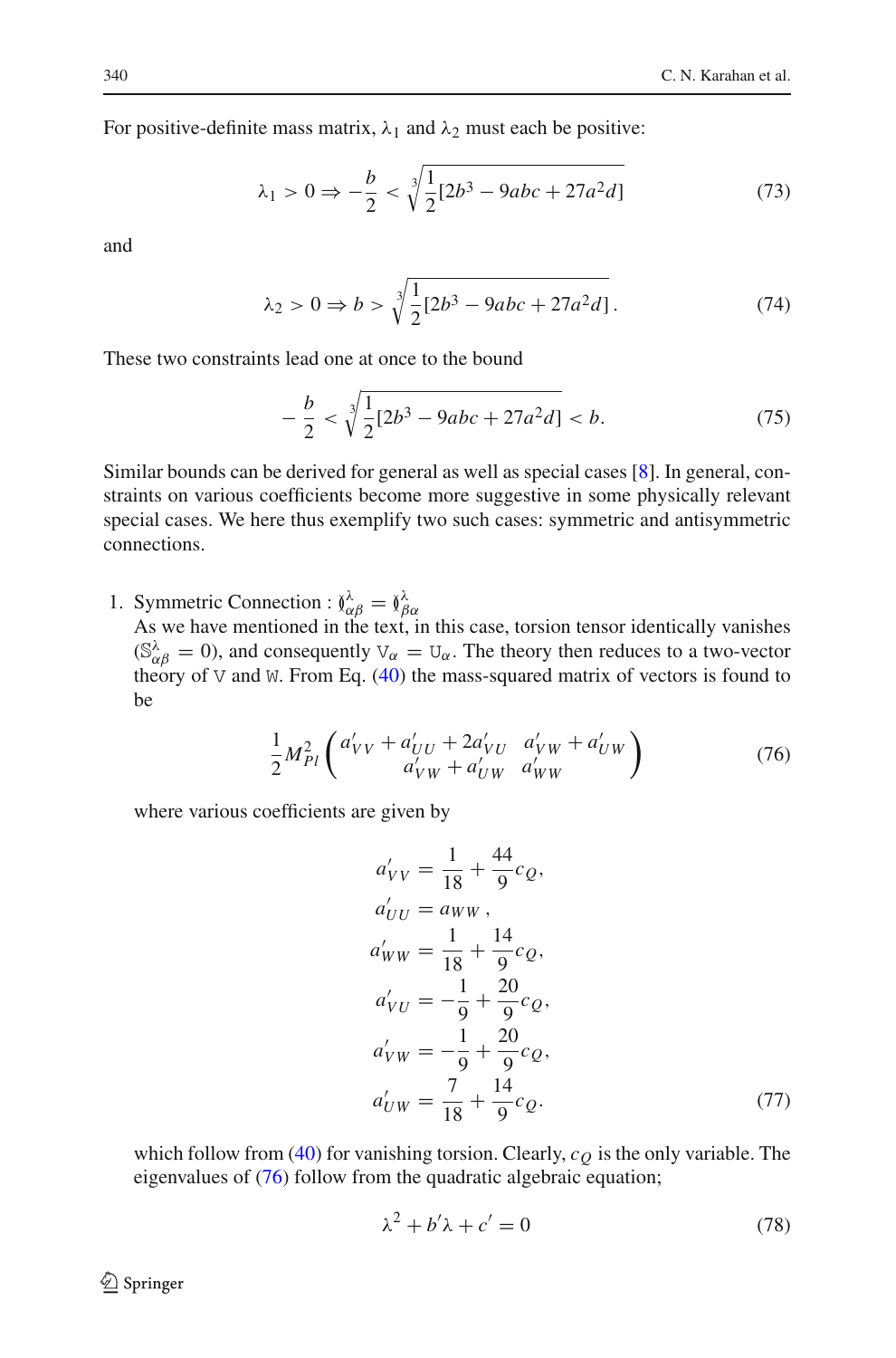where

$$
b' = -a'_{VV} - a'_{UU} - 2a'_{UU} - a'_{WW}
$$
  
\n
$$
c' = (a'_{VV} + a'_{UU} + 2a'_{UU})a'_{WW} - (a'_{VW} + a'_{UW})^2.
$$
 (79)

From the Eq. [\(78\)](#page-21-1), one directly determines the discriminant

$$
\Delta = \frac{11680}{81}c_Q^2 + \frac{872}{162}c_Q + \frac{109}{324}
$$
 (80)

and eigenvalues

$$
\lambda_{1,2} = \frac{a'_{VV} + a'_{UU} + 2a'_{UU} + a'_{WW} \pm \sqrt{\Delta}}{2} = \frac{-\frac{1}{18} + \frac{112}{9}c_Q \pm \sqrt{\Delta}}{2}
$$
 (81)

For a physically sensible theory, the eigenvalues must all be positive. By considering the constraint of positive discriminant and roots, one finds two appropriate intervals

$$
c_Q < -0.046 \quad c_Q > 0.68. \tag{82}
$$

This shows that except for the small interval containing origin, all values of  $c<sub>O</sub>$ lead to a stable massive two-vector theory.

2. Anti-symmetric tensorial connection:  $V_\alpha = -U_\alpha$  and  $W_\alpha = 0$ 

In this case we end up with a single-vector theory with mass-squared  $\frac{1}{2}M_{Pl}^2 \bar{a}_{VV}$ where  $\bar{a}_{VV} = 1/3 + 8c_S + 2c_O + 8c_Os$ . This coefficient must be positive and hence

$$
4c_S + c_Q + 4c_{QS} > -\frac{1}{6}
$$
 (83)

A much more special arises when non-metricity vanishes. In this special case, the coefficients *cQ* and *cQS* both vanish, an one finds

$$
c_S > -\frac{1}{24} \tag{84}
$$

as a bound on *c<sub>S</sub>*.

# **References**

- <span id="page-22-0"></span>1. Carroll, S.M.: Spacetime and geometry: an introduction to general relativity. Addison-Wesley, San Francisco (2004)
- <span id="page-22-1"></span>2. Palatini, A.: Rend. Circ. Mat. Palermo **43**, 203 (1919)
- <span id="page-22-2"></span>3. Einstein, A.: Sitzung-ber Preuss Akad. Wiss. **414** (1925)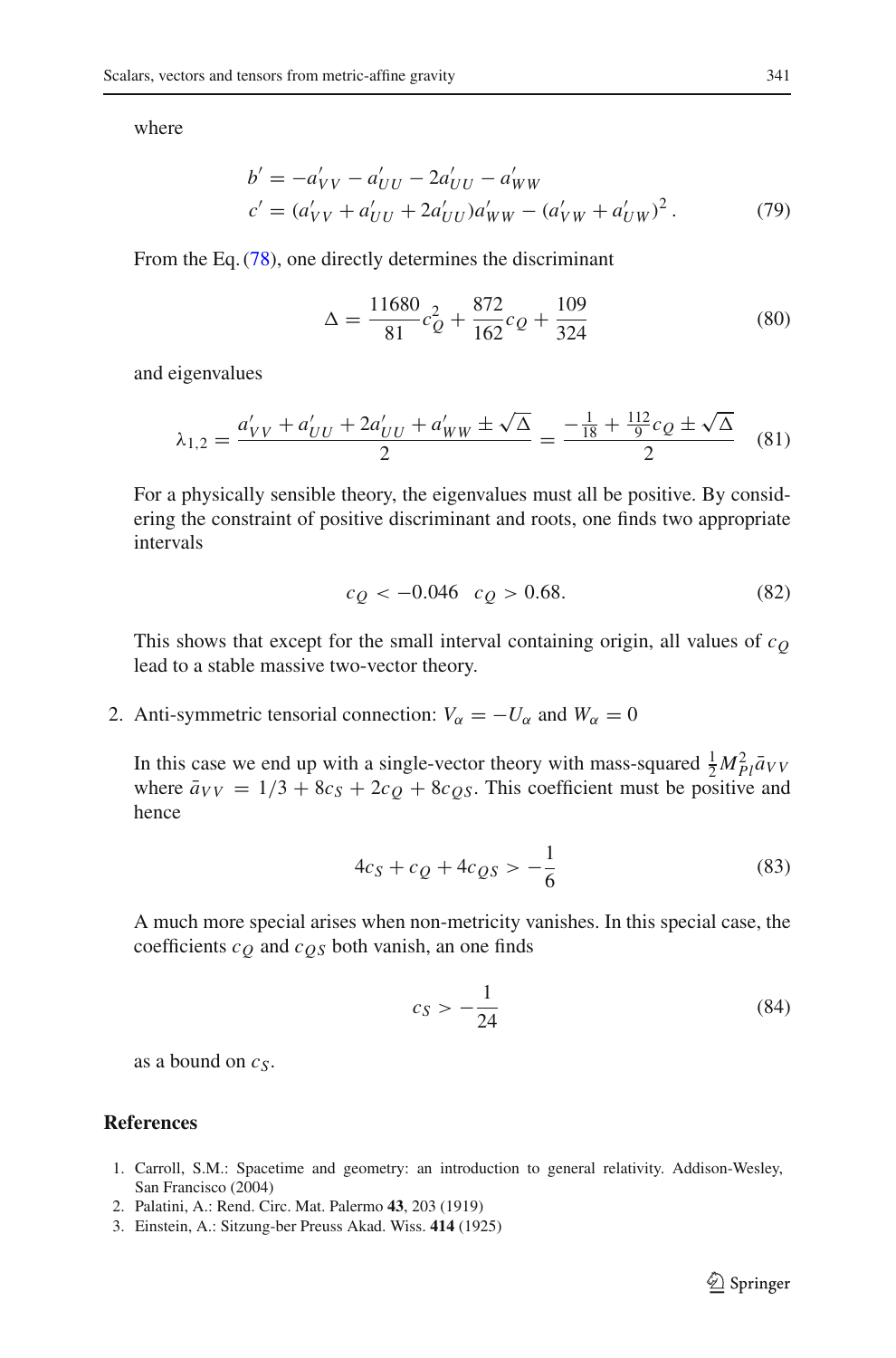- <span id="page-23-0"></span>4. Peldan, P.: Actions for gravity, with generalizations: a review class. Quant. Grav. **11**, 1087, (1994). [arXiv:gr-qc/9305011]
- <span id="page-23-1"></span>5. Magnano, G.: Are there metric theories of gravity other than General Relativity? (1995). [arXiv:grqc/9511027]
- <span id="page-23-2"></span>6. Vitagliano, V., Sotiriou, T.P., Liberati, S.: Ann. der Phys. **326**, 1259–1273 (2011). [arXiv:1008.0171v2[gr-qc]]
- <span id="page-23-3"></span>7. Sotiriou, T.P., Liberati, S.: J. Phys. Conf. Ser. **68**:012022 (2007). [arXiv:0611040v1[gr-qc]]
- <span id="page-23-4"></span>8. Demir, D.A.: Effects of flavor violation on split supersymmetry, (2005). [arXiv:hep-ph/0410056]
- <span id="page-23-5"></span>9. Bertone, G., Hooper, D., Silk, J.: Particle dark matter: evidence, candidates and constraints. Phys. Rept. **405**, 279 (2005). [arXiv:hep-ph/0404175]
- <span id="page-23-6"></span>10. Komatsu, E. et al.: [WMAP Collaboration]: five-year Wilkinson microwave anisotropy probe observations: cosmological interpretation. Astrophys. J. Suppl. **180**, 330 (2009). [arXiv:0803.0547 [astro-ph]]
- <span id="page-23-7"></span>11. Tegmark, M. et al.: [SDSS Collaboration]: cosmological constraints from the SDSS luminous red galaxies. Phys. Rev. D **74**, 123507 (2006). [arXiv:astro-ph/0608632]
- <span id="page-23-8"></span>12. Astier, P. et al.: [The SNLS Collaboration]: the supernova legacy survey: measurement of  $Omega_M$ , *Omega<sub>L</sub>ambda* and w from the first year data set. Astron. Astrophys. 447, 31 (2006). [arXiv:astroph/0510447]
- <span id="page-23-9"></span>13. Adriani, O. et al.: [PAMELA Collaboration]: an anomalous positron abundance in cosmic rays with energies 1.5.100 GeV. Nature **458**, 607 (2009). [arXiv:0810.4995 [astro-ph]]
- <span id="page-23-10"></span>14. Abdo, A.A. et al.: [The Fermi LAT Collaboration]: measurement of the cosmic ray *e*+ plus *e*− spectrum from 20 GeV to 1 TeV with the Fermi large area telescope. Phys. Rev. Lett. **102**, 181101 (2009). [arXiv:0905.0025 [astro-ph.HE]]
- <span id="page-23-11"></span>15. Hooper, D., Blasi, P., Serpico, P.D.: Pulsars as the sources of high energy cosmic ray positrons. JCAP **0901**, 025 (2009). [arXiv:0810.1527 [astro-ph]]
- <span id="page-23-12"></span>16. Yuksel, H., Kistler, M.D., Stanev, T.: eV Gamma rays from geminga and the origin of the GeV positron excess. Phys. Rev. Lett. **103**, 051101 (2009). [arXiv:0810.2784 [astro-ph]]
- <span id="page-23-13"></span>17. Milgrom, M.: A modification of the Newtonian dynamics as a possible alternative to the hidden mass hypothesis. Astrophys. J. **270**, 365 (1983)
- <span id="page-23-14"></span>18. Bekenstein, J., Milgrom, M.: Does the missing mass problem signal the breakdown of Newtonian gravity? Astrophys. J. **286**, 7 (1984)
- <span id="page-23-15"></span>19. Bernal, T., Capozziello, S., Cristofano, G., Laurentis, M.D.: MOND's acceleration scale as a fundamental quantity. [arXiv:1110.2580v1[gr-qc]]
- <span id="page-23-16"></span>20. Sanders, R.H.: A stratified framework for scalar–tensor theories of modified dynamics. Astrophys. J. **480**, 492 (1997). [arXiv:astro-ph/9612099]
- 21. Sanders, R.H.: A tensor–vector–scalar framework for modified dynamics and cosmic dark matter. Mon. Not. Roy. Astron. Soc. **363**, 459 (2005). [arXiv:astro-ph/0502222]
- <span id="page-23-22"></span>22. Bekenstein, J.D.: Relativistic gravitation theory for the MOND paradigm. Phys. Rev. D **70**, 083509 (2004). [Erratum-ibid. D 71 069901 (2005) ] [arXiv:astro-ph/0403694]
- <span id="page-23-17"></span>23. Bekenstein, J.D.: Modified gravity vs dark matter: relativistic theory for mond. PoS JHW2004, **012** (2005). [arXiv:astro-ph/0412652]
- <span id="page-23-18"></span>24. Skordis, C.: The tensor–vector–scalar theory and its cosmology. Class. Quant. Grav. **26**,143001 (2009) [arXiv:0903.3602 [astro-ph.CO]]
- <span id="page-23-19"></span>25. Zlosnik, T.G., Ferreira, P.G., Starkman, G.D.: The vector–tensor nature of Bekenstein's relativistic theory of modified gravity. Phys. Rev. D **74**, 044037 (2006). [arXiv:gr-qc/0606039]
- 26. Zlosnik, T.G., Ferreira, P.G., Starkman, G.D.: Modifying gravity with the aether: an alternative to dark matter. Phys. Rev. D **75**, 044017 (2007). [arXiv:astro-ph/0607411]
- <span id="page-23-20"></span>27. Skordis, C.: Generalizing TeVeS cosmology. Phys. Rev. D **77**, 123502 (2008). [arXiv:0801.1985 [astro-ph]]
- <span id="page-23-21"></span>28. Giannios, D.: Spherically symmetric, static spacetimes in TeVeS. Phys. Rev. D **71**, 103511 (2005). [arXiv:gr-qc/0502122]
- 29. Chiu, M.C., Ko, C.M., Tian, Y.: Theoretical aspects of gravitational lensing in TeVeS astrophys. J **636**, 565 (2006). [arXiv:astro-ph/0507332]
- 30. Skordis, C.: TeVeS cosmology: covariant formalism for the background evolution and linear perturbation theory. Phys. Rev. D **74**, 103513 (2006). [arXiv:astro-ph/0511591]
- 31. Diaz-Rivera, L.M., Samushia, L., Ratra, B.: Inflation and accelerated expansion TeVeS cosmological solutions. Phys. Rev. D **73**, 083503 (2006). [arXiv:astro-ph/0601153]